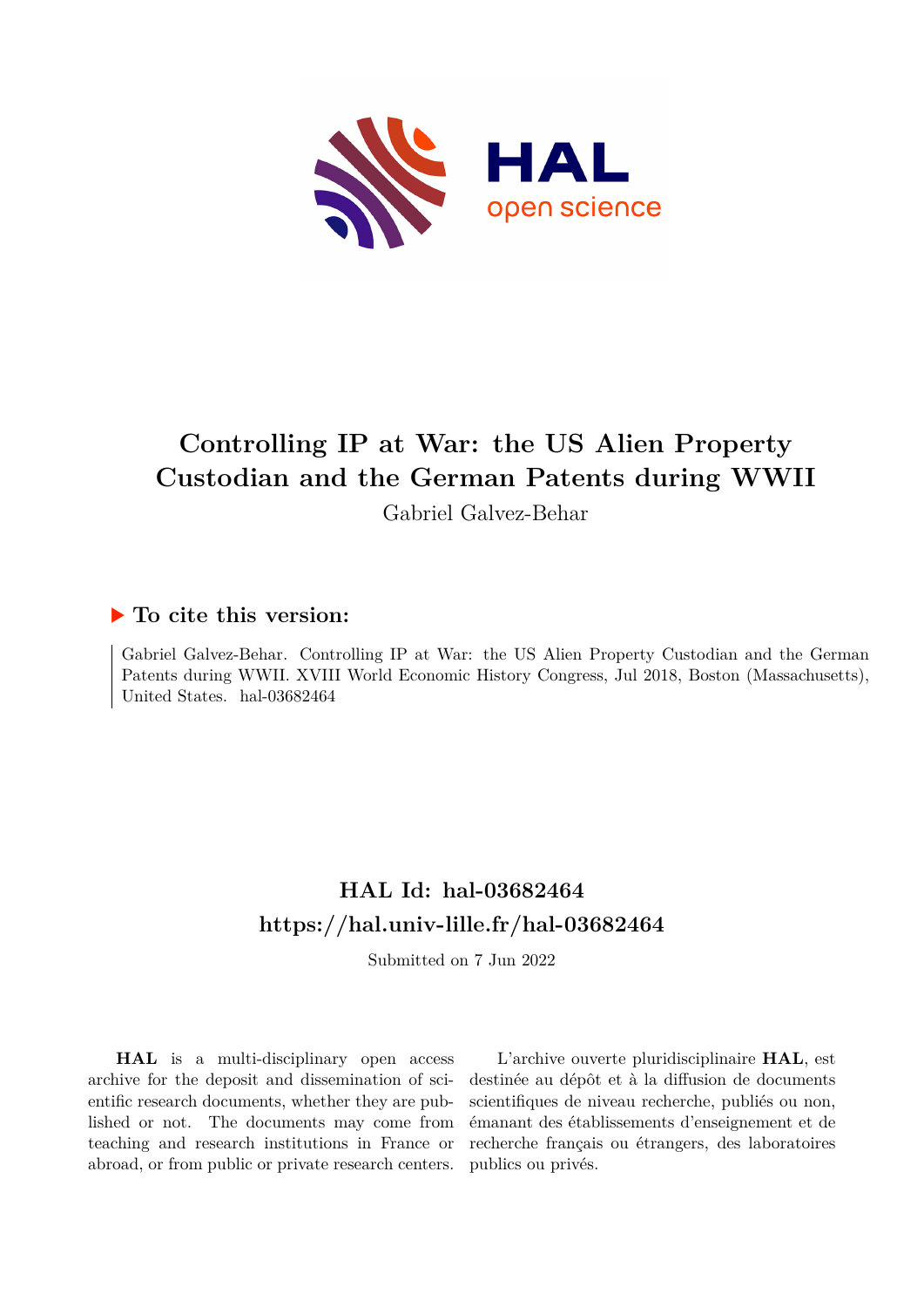**XVIII World Economic History Congress Boston Session History of International Business Relations (HIBR) in Technology, Patents, and Innovation 30d July 2018**

## **Controlling IP at War: the US Alien Property Custodian and the German Patents during WWII**

Gabriel Galvez-Behar Université de Lille

*Preliminary Draft. Please, do not quote or distribute without permission*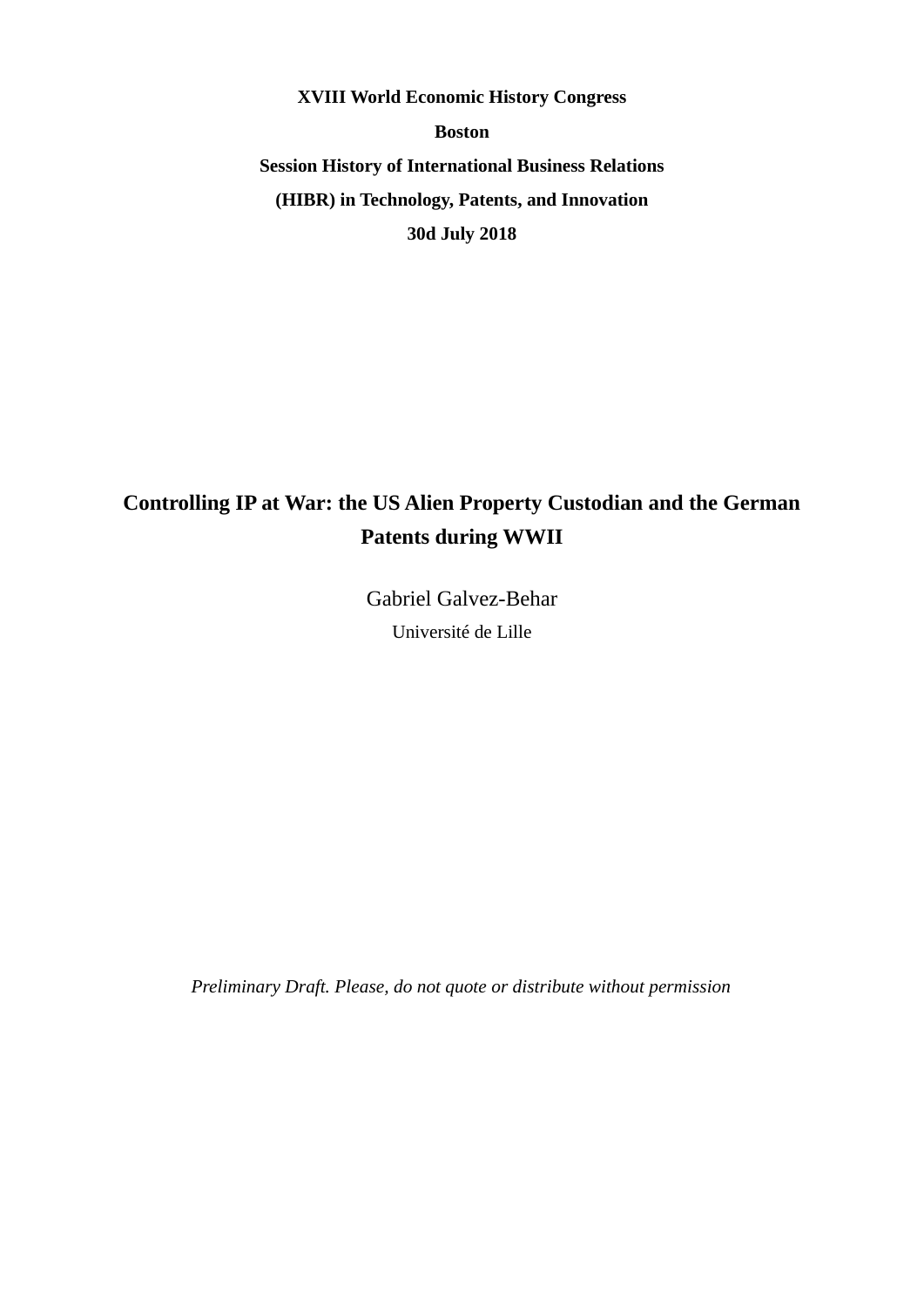### **Controlling IP at War: the US Alien Property Custodian and the German Patents during WWII**

Intellectual property enforcement requires control mechanisms which are implemented in a variable way and which are highly sensitive to the context. Wars constitute a very special one : not only do they break normal economic circulations but they also lead to a redefinition of the economic regulations once the conflict is over. They constitute turning points, which provide a very interesting field of analysis in order to describe both continuous processes and ruptures. In other terms, beyond the control of intellectual property in times of war, the question is how such an exceptional situation can lead to structural changes.

Such a process of suspension and redefinition of intellectual property took place as early as the First World War. The Versailles Treaty dealt with the industrial property system and confirmed the measures that the US and British governments had taken against German IP during the war. In the United States, the role of the Alien Property Custodian (APC) was particularly important (Wilkins 2004; Steen 2014). The Great War was thus the occasion of an expropriation of US patents held by Germans. This was particularly the case in the field of chemistry.

With the beginning of the new conflict, the APC came back into force, whereas several aspects of intellectual property - in particular the patent system - had been challenged since the 1930s. Nevertheless, the APC policy on intellectual property during WWII was apparently much more intense than in the previous conflict. It allowed the control or even the dispossession of German IP assets thanks to a well organized administration. But, at the same time, the APC policy faced important issues about patent, especially concerning antitrust policy. This paper aims to understand how the patent policy of the APC regarding the German owned patents resulted from an unstable compromise between different expectations: the mobilization of German technical knowledge, the

2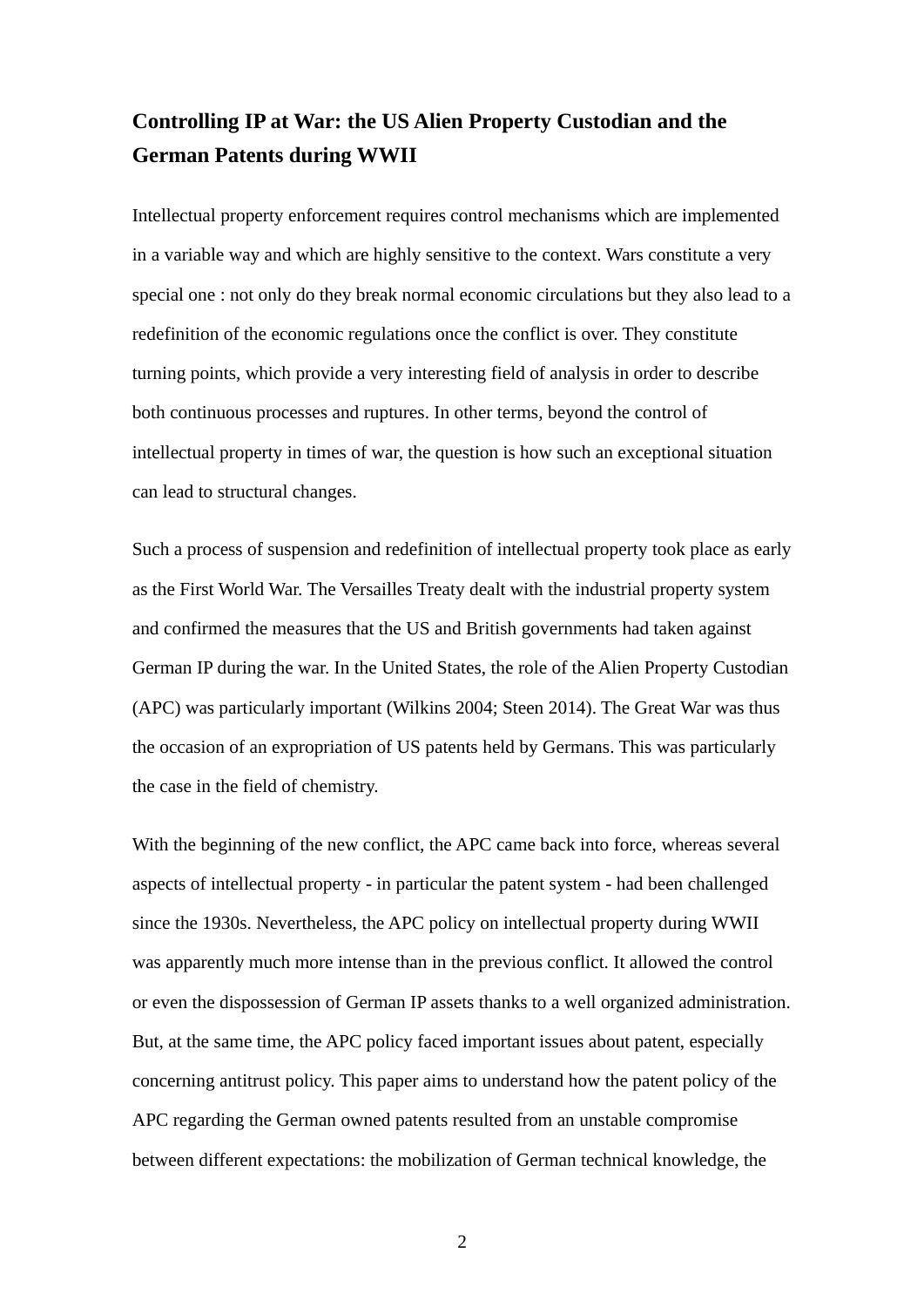Americanization of the US industry and the antitrust struggle against the abuse of patents. The first section deals with the origins of the APC and reminds its creation during WWI and the debate about the patent policy during the Interwar period. Section 2 focuses on the policy and the organization of the OAPC during WWII and discusses its results. Section 3 illustrates the contradiction of the APC by examining the policy related to the General and Aniline Firm Corporation.

#### **The origins of the Alien Property Custodian**

On October 12, 1917, the Alien Property Custodian was established by an Executive Order under authority of the Trading with Enemy Act, which had been adopted almost at the same time. As in other belligerent countries, some measures were quickly taken about industrial property. However, the importance of patenting within the U.S. economy and the willingness to limit the influence of German industry led to adopt more restrictive provisions. All this policy represented an important milestone when WWII broke out.

#### *The WWI legacy*

The early 20<sup>th</sup> century was characterized by the importance of patent in the regulation of U.S. capitalism. Whereas WWI had begun in Europe, fierce debates and litigations occurred in the US about patent. This situation sometimes made necessary a governmental intervention such as the creation of the Manufacturer's Aircraft Association in 1917, a patent pool set up under governmental pressure. Moreover, the shortage of German pharmaceutical products, which could not be easily imported anymore, made clear that a domestic production was indispensable but needed to use the patents hold by German firms (Steen 2001; Cooper 2012; Steen 2014). So before the U.S. went to war, patents had become a strategic issue.

After joining the war, the U.S. government faced a concrete but difficult problem about

3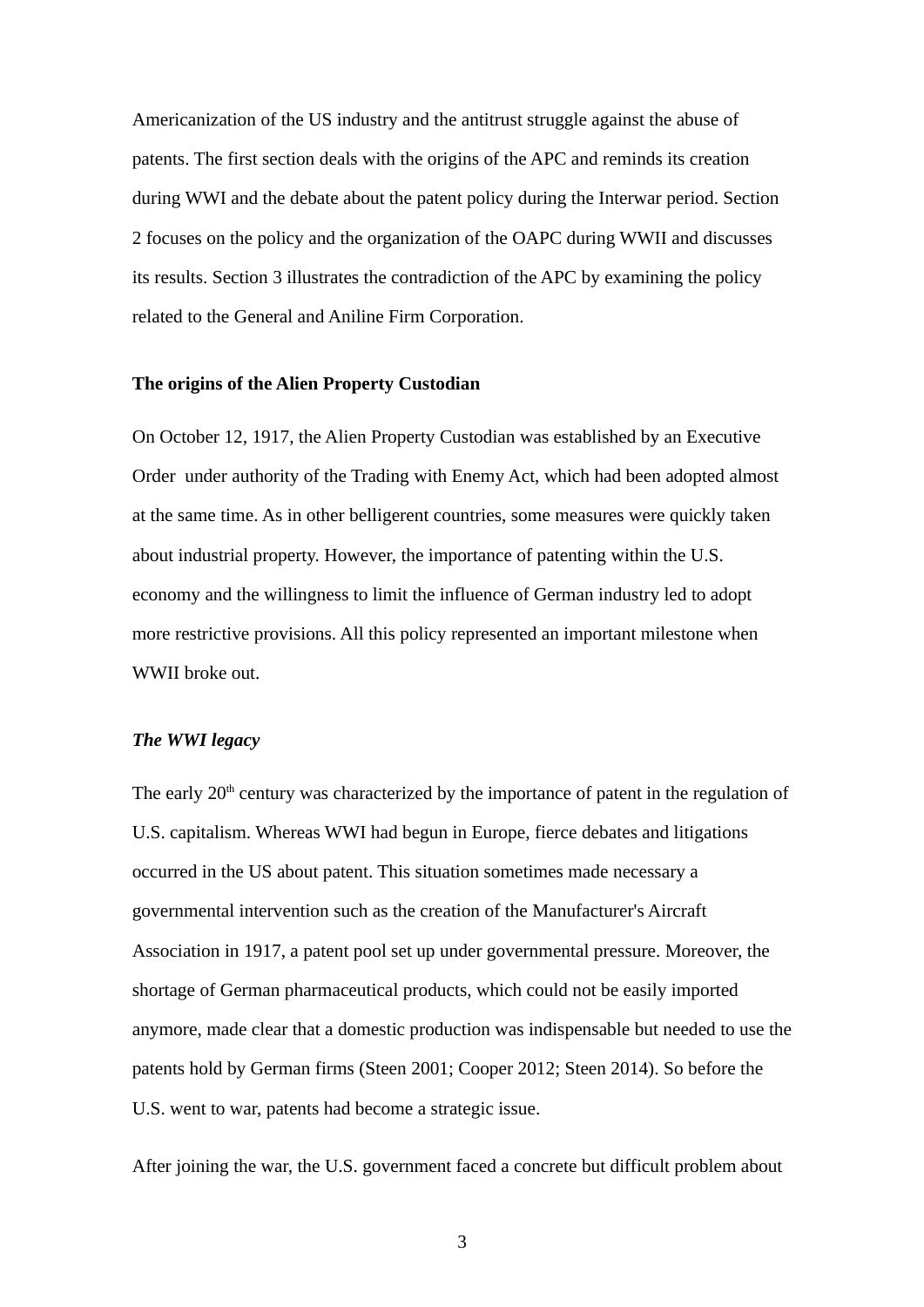procedures related to patent application. Had he to allow nationals from enemy countries to file patent application? Could he took some measures against their U.S. patents even if there was a risk for retaliation? The Trading with the Enemy Act (October 6, 1917) ensured a compromise between two tendencies. The law provided that any enemy could file a patent application – but also trademark and copyright – and pay for this purpose all taxes provided for. On the other hand, a licensing system was introduced under the auspices of the Federal Trade Commission to exploit a patent. Thus, the Trading with the Enemy Act enshrined a balance between the respect of the enemy's rights and the necessities of the US industry.<sup>[1](#page-4-0)</sup>

This balance, however, was broken with the adoption of an amendment to the Trading with the Enemy Act in March 1918. This latter was largely inspired by the Alien Property Custodian, A. Mitchell Palmer, who worked to "the americanization" of German companies. Palmer succeeded to convince president Wilson to pass through Congress a bill authorizing him to sell the companies placed under receivership. A last obstacle, however, had to be lifted because the Department of Justice had expressed doubts about the legality of such a seizure of patents. On November 4, 1918, a new amendment to the Trading with the Enemy Act was approved and promulgated and allowed the sale of the patents seized. A few weeks later, the APC sold the US Bayer subsidiary and its 1 200 patents to the Sterling Products Company of Wheeling for more than \$5 million.<sup>[2](#page-4-1)</sup>

During the Inter-war period, the role of the APC during the First World War was subject to fierce criticism. In 1919, the sale of approximatively 4 800 German owned-patents to the Chemical Foundation occurred for only \$250.000 whereas this patent portfolio was much more valuable. Besides, the WWI APC policy did not prevent German firms from

<span id="page-4-0"></span><sup>1</sup> US Congress, « An Act To define, regulate, and punish trading with the enemy, and for other purposes », *United States Statutes at Large*, 65th Congress, Ist session, chapter 106, 1917, p. 411.

<span id="page-4-1"></span><sup>2</sup> US Alien Property Custodian, *Alien Property Custodian Report*, Washington, Government Printing Office, 1919, p. 186.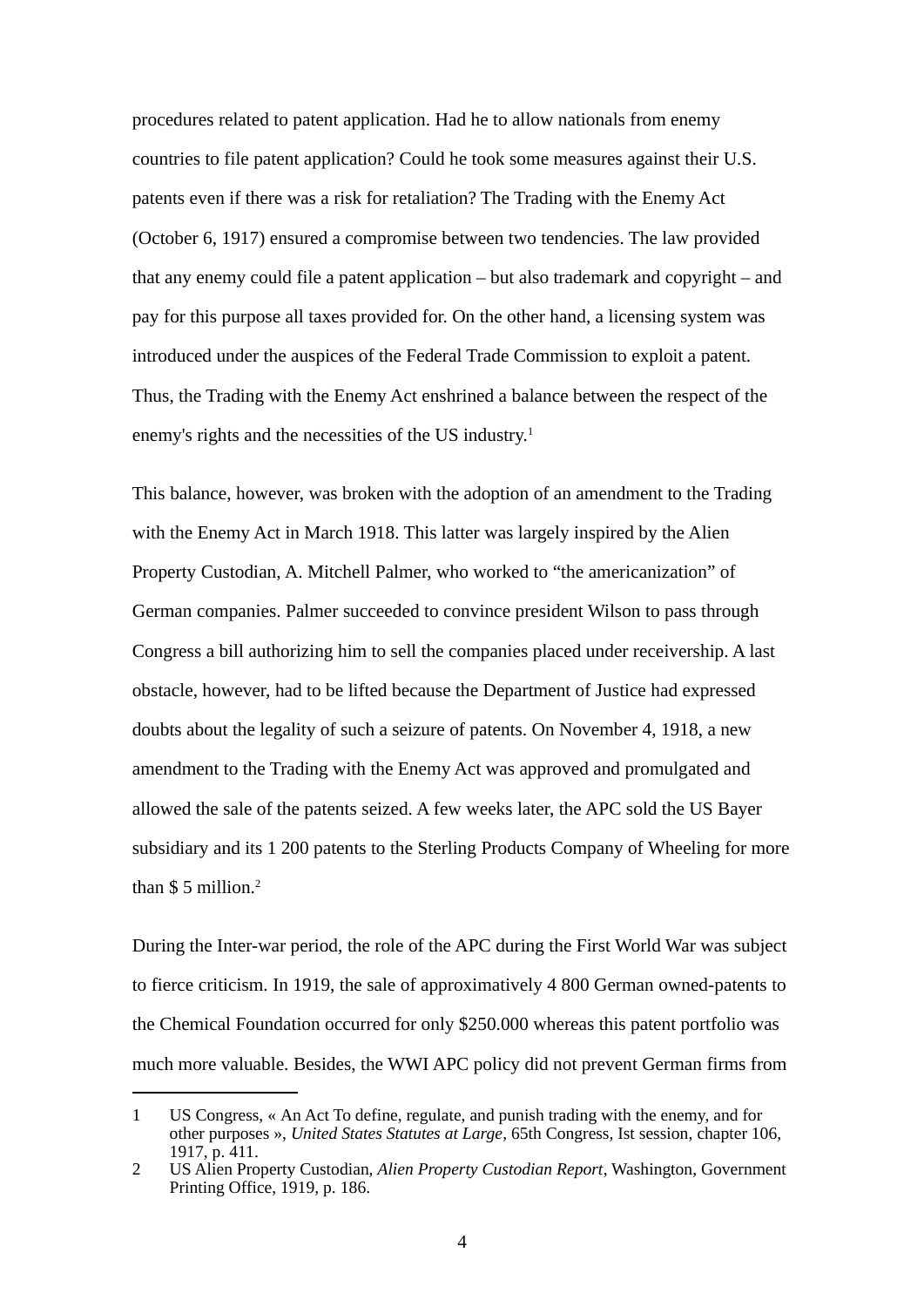taking back the control of their own interests, especially concerning industrial property. In 1934, the APC was integrated to the Department of Justice as the Alien Property Bureau. When WWII broke out, the APC experience during the previous conflict would appear as an example not to follow.

#### *The debates on patents during the Inter-war period*

These controversies about the APC were followed by fiercer debates concerning the patent themselves. The use of patents by big firms to establish dominant positions appeared to be more and more abusive. In 1930 the Department of Justice sued Radio Corporation of America, General Electric, Westinghouse and AT & T to force them to end with their agreement on patents (Barnouw 1966, 1:252; Hart 1998, 54). In 1931, the Supreme Court judged the case *Standard Oil of Indiana Co. vs United States*, which had been initiated in 1924 by the US government against an alleged monopoly on gasoline based on patent contracts. Although the Supreme Court ruled against the US government, its decision was ambivalent and could be understood as an invitation to closely examine the effects of patent contracts on competition. In 1932 several bills were introduced to reform the legislation but these attempts remained unsuccessful<sup>[3](#page-5-0)</sup>.

During the New Deal, patent reform continued to be the leverage of anti-trust action (Hart 1998, chapter 4). Some attempts were made on the legislative field. In 1935, a bill providing for patent pooling agreements and contracts with the Commissioner of patents was introduced by William I. Sirovich, Representative from New-York, and led to important hearings<sup>[4](#page-5-1)</sup>. Three years later, William D. McFarlane, Representative from Texas, had a same initiative in order to create a general compulsory licensing system. Although he tried to modify his project slightly in a second version, McFarlane's project

<span id="page-5-0"></span><sup>3</sup> *General Revision and Amendment of the Patent Law*, Washington, Government Printing Office, 1932.

<span id="page-5-1"></span><sup>4</sup> *Pooling of Patents. Hearings before the Committee on Patents, House of Representatives, Seventy-Fourth Congress, First Session on H.R. 4523, a Bill Providing for Patent Pooling Agreements and Contracts with the Commissioner of Patents,*1936.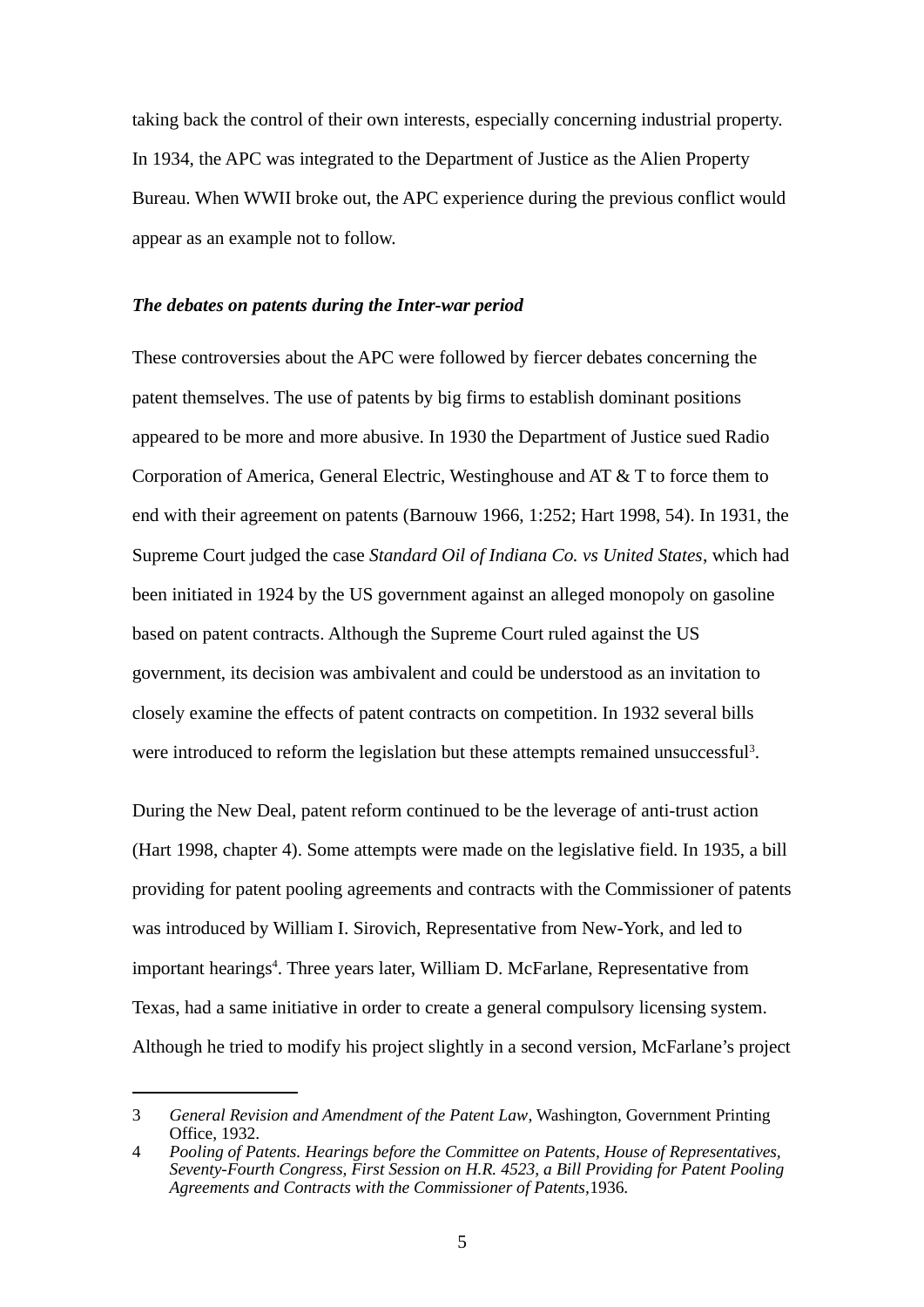gave rise to a so strong opposition that it resulted in a real fiasco<sup>[5](#page-6-0)</sup>.

However, the administration continued its struggle against the abuse of patents and in 1938 the Assistant Attorney General Thurman Arnold, in charge of the Antitrust division of the Department of Justice, was asked by the Temporary National Economic Committee (TNEC) to investigate about the patent system. Arnold's investigations were taken into account in the final report of the TNEC, which was published in 1941 and required the mandatory licensing of patents at fair prices (Waller 2004). But anti-trust patent mobilization were not limited to legislative initiative: it had also implications in courts. In December 1939, Arnold initiated an action against the glass-maker firm Hartford-Empire, which was accused to have created a cartel in the glass container industry thanks to a broad license contracts systems. On the eve of WWII, "patent battles" had already begun<sup>[6](#page-6-1)</sup>. Controlling patents had thus several meanings : preventing the abuse of patents by big firms and also controlling the German influence on the US industry in the context of war.

#### **Controlling Enemy Patents**

Accordingly, the role of the APC during WWII depended on two different stakes : the control of enemy patents, which could help to the Americanization of the US industry, and also the quest of a new regulation against patent monopolies.

#### *Defining a policy*

The Trading with the Enemy Act of 1917 gave to the President of the United Sates the right to "investigate, regulate, or prohibit" different kinds of transactions during a conflict. However, the First War Powers Act, which was put into law on December 18,

<span id="page-6-0"></span><sup>5</sup> Compulsory Licensing of Patents. A Legislative History. Study of the Subcommittee on Patents, Trademarks, and Copyright of the Committee of the Judiciary. Washington: Government Printing Office, 1958, p. 15.

<span id="page-6-1"></span><sup>6</sup> "Patent Battles Begin", *Business Week*, December 16, 1939, 18-20 quoted by Hart, 1998, 91, n. 18.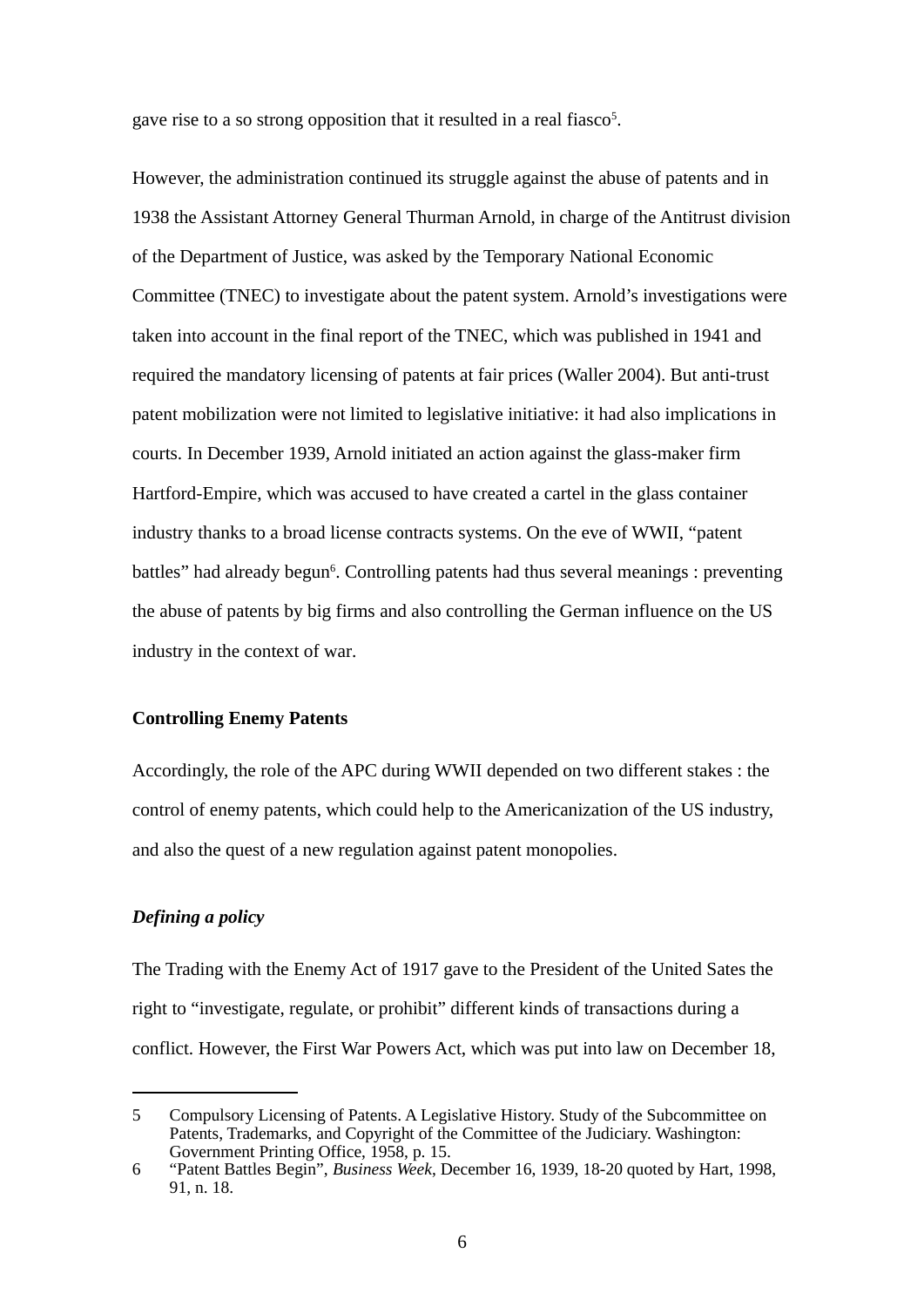1941, reinforced these presidential prerogatives. In February 1942, some of them were delegated to the Secretary of Treasury, who began to vest some enemy interest such as 97% of the shares of the General Aniline and Film company (GAF), the US – indirect – subsidiary of the German chemical firm IG Farben. On March 11, 1942, Executive Order No. 9095 established the Office of Alien Property Custody (OAPC) and four months later a new Executive Order no. 9193 specified its prerogatives, which would also deal with patents, copyright and trademarks.<sup>[7](#page-7-0)</sup>

In April 1942, President Roosevelt took the opportunity of a press conference to give his intentions about this patent policy. His purpose was to make freely available for war production and national needs all patents which were controlled either directly or indirectly by enemies. When he was asked about bona fide American patents that were pooled with enemy-patents, Roosevelt had this very pragmatical answer:

"Well, my idea is we take everything we need, no matter what the technicalities are. The first thing to do is to win the war" $\frac{3}{8}$  $\frac{3}{8}$  $\frac{3}{8}$ 

Leo T. Crowley, had been nominated on Mach 11, 1942 as the new APC despite Secretary of Treasury's opposition (Weiss 1996, chapter 8). He was all the more ready to implement such a policy so since he was a key actor of Roosevelt's administration. In the early 1930s, his action at the head of the Bank of Wisconsin had been noticed by Roosevelt so that he had been nominated chairman of the Federal Deposit Insurance Corporation (FDIC) in 1934 (Weiss 1996). During the 1936 and 1940 elections, Crowley supported actively FDR and reinforced his place into the administration. His authority became stronger just after the US went to war since he held until 9 government positions. Being the new APC, Crowley benefited a strong institutional position, especially concerning the relation to other departments such as the Department of Justice.

<span id="page-7-0"></span><sup>7</sup> *Federal Register*, vol. 7, no. 131, July 9, 1942, p. 1.

<span id="page-7-1"></span><sup>8</sup> *Public Papers of the Presidents of the United States: F.D. Roosevelt, 1942*. Vol. 11. New-York, Harper, 1950, p. 213. The press conference took place on April 21, 1942.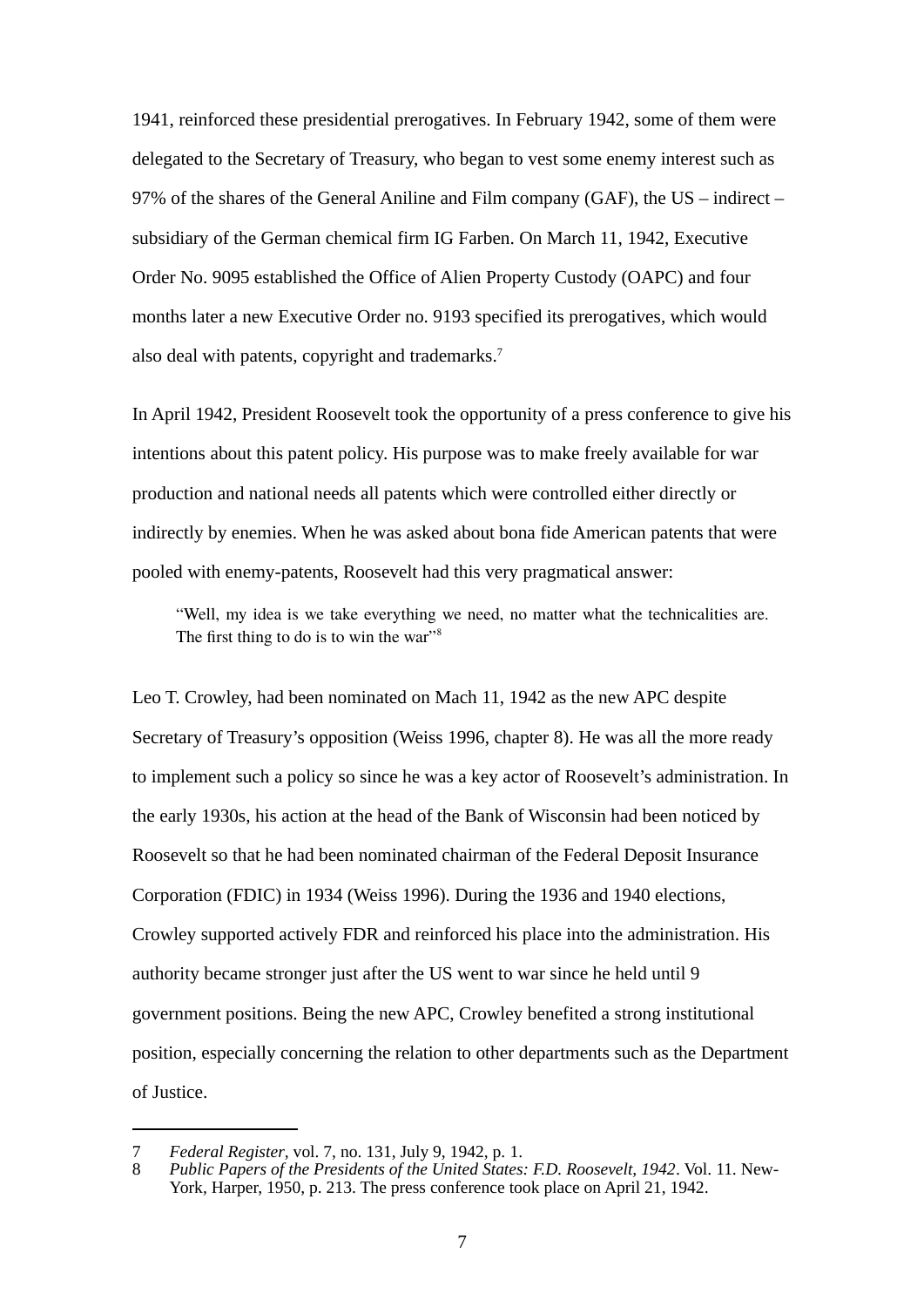The task however remained overwhelming. In a testimony given to the US Senate Committee on Patents, Crowley recognized that he ignored "the size of the problem [...], exactly how many enemy owned or controlled patents are of subject to vesting, or which of these are important and which are of relatively little significance"<sup>[9](#page-8-0)</sup> Despite this situation, he suggested six aims for his policy : 1°) taking possession of all enemy owned or controlled patent as rapidly as possible, 2°) breaking any restrictive holds about these patents, 3°) making these patents freely available to American industry, 4°) permitting vested corporations to remain their patents and to manage those of their patents which were necessary and useful to their business, 5°) considering the possibility of turning seized patents to a Government-owned and operated corporation, 6°) using the income deriving from patents in order to finance the control itself but also research projects.

If these principles looked quite clear in Crowley's statement, it appeared that the definition of patent policy was actually much more complex. As suggested by the weekly reports of the APC Patent Administration Division, at least five months were necessary to write a patent policy statement, especially because the patent policy of corporations under APC control required some negotiations.[10](#page-8-1) This time span can be explained by the tension which still existed about the issue. In February 1942, senators O'Mahoney, Bone and LaFollette had introduced a new bill in order to give to the President the power to grant a license for any patented production which could be in the interest of national defense or of the prosecution of war. At last, the war context provided the opportunity to change the patent law even in a limited scale but, on the

<span id="page-8-0"></span><sup>9</sup> *Hearings before the Committee on Patents, United States Senate, Seventy-Seventh Congress, Second Session, on S.2303, a Bill to Provide for the Use of Patents in the Interest of National Defense or the Prosecution of the War, and for Other Purposes.* Washington : Government Printing Office, 1942, 27 April, p. 1182.

<span id="page-8-1"></span><sup>10</sup> NARA, RG 131, , Progress Report of the Patent Administration Division, especially October 3, November 2, December 15 1942. On October 3, a draft was submitted to the Custodian and to the members of the Executive Committee. On November 2, the statement was reported to be redrafted. On November 7, some discussions on the patent policy of corporations are mentioned and also discussion between "the Chief" and the representatives about Swiss Embassy about the GAF patents. On December 7, the statement was sent to President Roosevelt.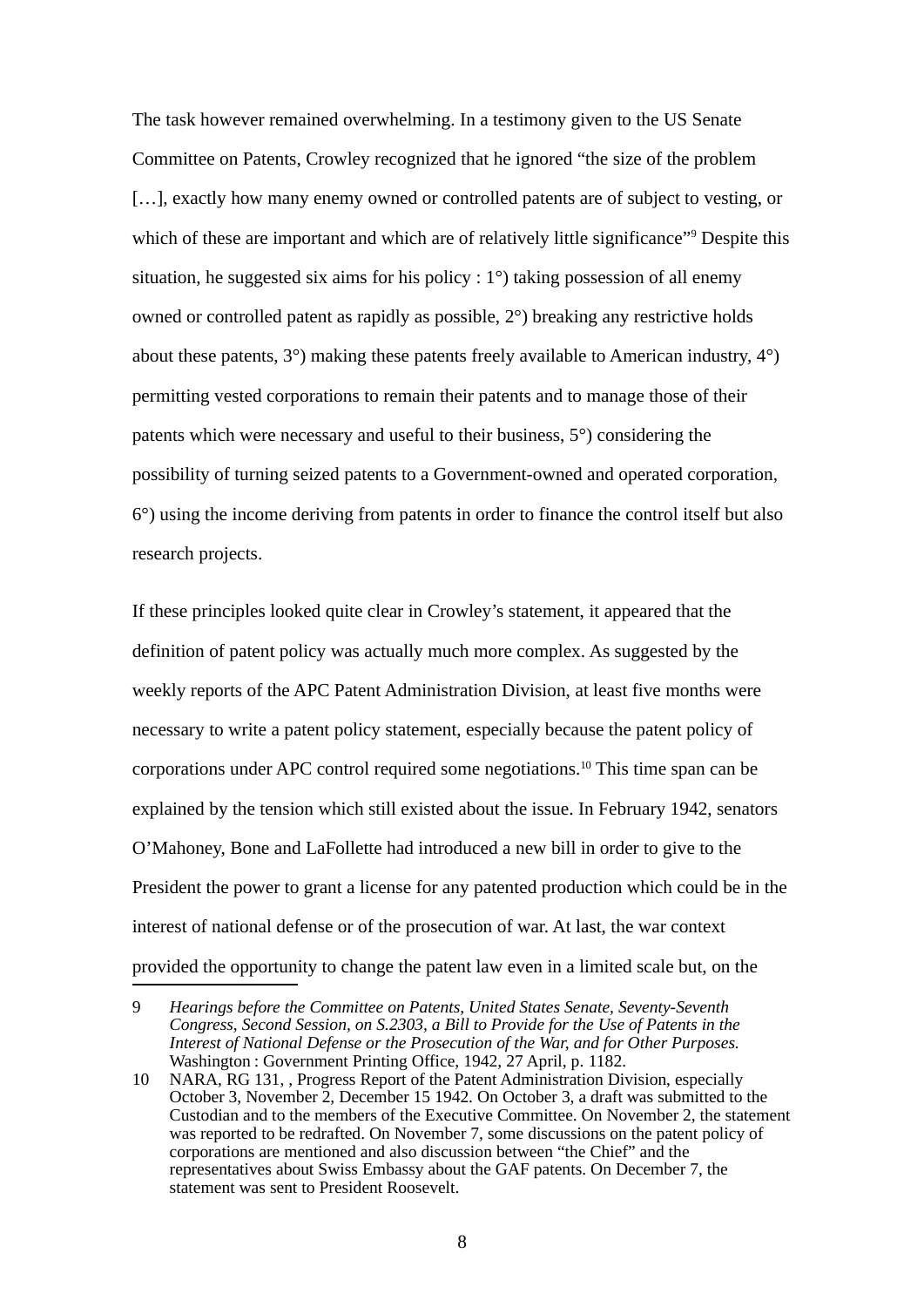other hand, such temptation was counterbalanced by those who were attached to maintain intact the US patent system.

In January 1943, the policy statement about patents was published at last by the APC and spread on a large scale. $11$  Its principle was quite clear:

"National policy clearly dictates that this Government should seize, and turn to the advantage of all its citizens, rights to the discoveries of our present enemies which have been protected is this country by patents issues by an agency of this Government. Accordingly, title to United States patents and patent applications owned by the enemy is being vested in the name of the United States Government."[12](#page-9-1)

For the APC, these patents should be available readily and immediately to serve all American industry by licensing, by using the technical knowledge embedded in these patents or by encouraging research on the inventions. Actually, the American industry was invited "to put to work patents formerly owned by the enemy."<sup>[13](#page-9-2)</sup>

Such a statement echoed implicitly a criticism against the abuse of patents in general. Putting enemy-owned patents into work meant that some patents had been usefulness. Of course, this dealt with "the very patents by which [the] enemies hoped to keep exclusive control of many manufacturing and scientific fields."[14](#page-9-3) The embezzlement of patents, which had made enemies capable of impeding war production, was denounced but, at the same time, the limitations of the US patent system, which had made this situation possible, were implicitly recognized. This was the reason why "the free licensing policy of this Office [was] designed to prevent the use of patents or licenses under its jurisdiction to further any monopoly or cartel contrary to national interest."<sup>[15](#page-9-4)</sup>

<span id="page-9-0"></span><sup>11</sup> *Patents at work. A Statement of Policy by the Alien Property Custodian of the United States*, January 1943.

<span id="page-9-1"></span><sup>12</sup> Ibid., p. 5.

<span id="page-9-2"></span><sup>13</sup> Ibid., p. 2.

<span id="page-9-3"></span><sup>14</sup> Ibid., p. 22.

<span id="page-9-4"></span><sup>15</sup> Ibid., p. 18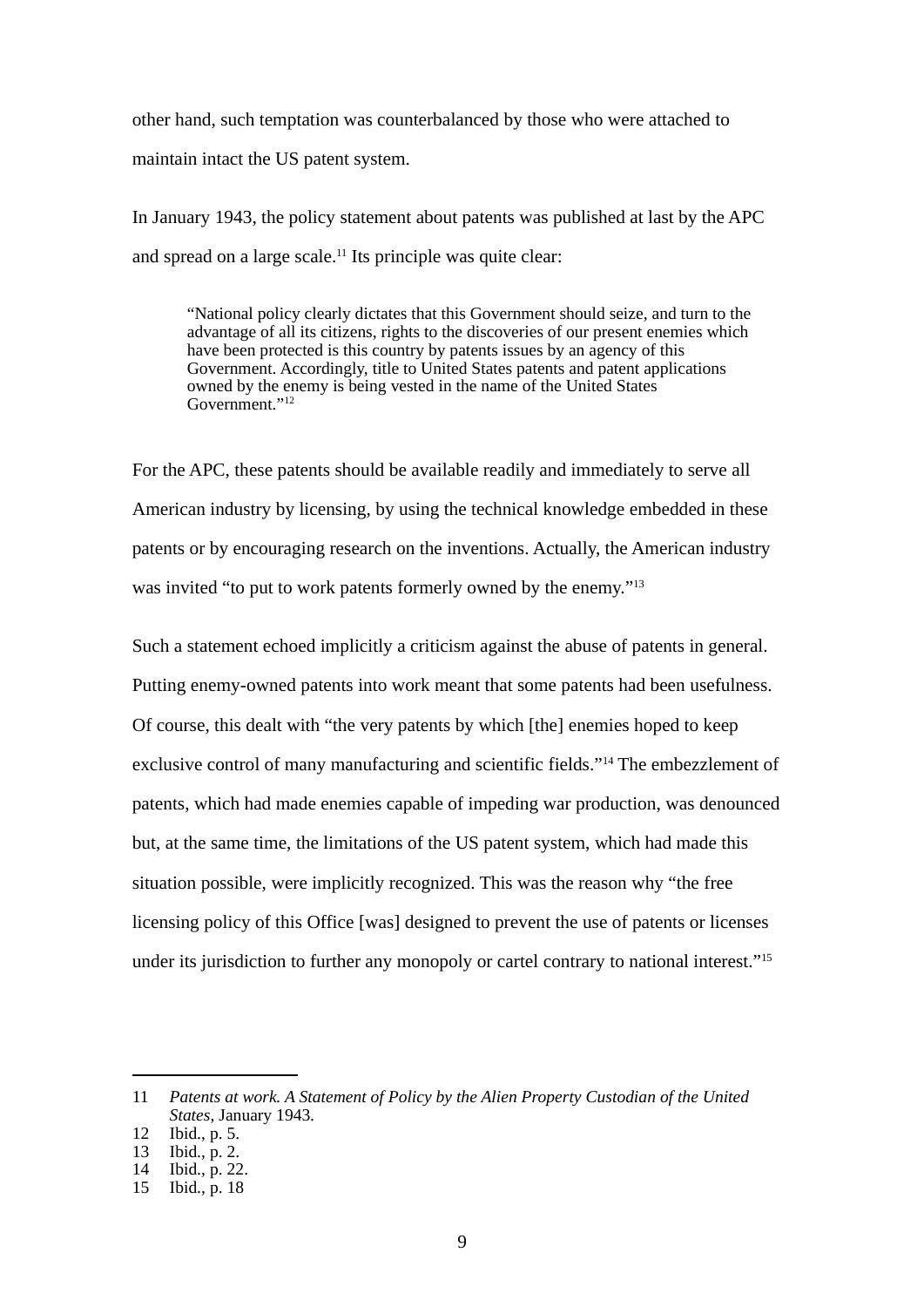|                                   | <b>Enemy</b><br>patents<br>and patent<br>applicatio<br>ns not<br>exclusively<br>licensed to<br>American<br>industry | Non-enemy<br>patents and<br>patent<br>applications<br>not<br>exclusively<br>licensed to<br><b>American</b><br>industry | <b>Patents exclusively</b><br>licensed                                                                                                                                                    | Patents held by<br>corporations supervised<br>or controlled by the<br><b>Alien Property</b><br><b>Custodian</b>                                                        |
|-----------------------------------|---------------------------------------------------------------------------------------------------------------------|------------------------------------------------------------------------------------------------------------------------|-------------------------------------------------------------------------------------------------------------------------------------------------------------------------------------------|------------------------------------------------------------------------------------------------------------------------------------------------------------------------|
| <b>License</b><br>application fee | \$50 for each single patent,<br>plus \$5 for each additional<br>related patent to be covered<br>in the same license |                                                                                                                        | Any American<br>exclusive licensee<br>can retain his sole<br>right to exploitation<br>of the patent.<br>The royalties are<br>paid to the OAPC.<br>In case of war<br>production necessity, | Ad hoc policy<br>Management of these<br>patents by the<br>management of these<br>corporations, in<br>accordance with broad<br>policies laid down by the<br><b>OAPC</b> |
| <b>Beneficiary</b>                | Any reputable American<br>firm or individual                                                                        |                                                                                                                        |                                                                                                                                                                                           |                                                                                                                                                                        |
| <b>Exclusivity</b>                | Non exclusive / non<br>assignable                                                                                   |                                                                                                                        |                                                                                                                                                                                           |                                                                                                                                                                        |
| <b>Royalties</b>                  | Royalty-<br>free                                                                                                    | Royalty-free<br>for the<br>duration of the<br>war.<br>Reasonable<br>post-war<br>royalties                              | possibility to deliver<br>additional licenses.                                                                                                                                            |                                                                                                                                                                        |
| <b>Duration</b>                   | The life of the patent                                                                                              |                                                                                                                        |                                                                                                                                                                                           |                                                                                                                                                                        |
| <b>Reporting</b>                  | Annual report to the APC                                                                                            |                                                                                                                        |                                                                                                                                                                                           |                                                                                                                                                                        |
| <b>Revocability</b>               | Revocable for failure to<br>live up to the license<br>agreement                                                     |                                                                                                                        |                                                                                                                                                                                           |                                                                                                                                                                        |

Table 1: The OAPC licensing policy (source : *Patents at Work*, January 1943)

Actually OAPC "free licensing policy" was less clear than its stated principle (see table 1). If licenses could be delivered for every enemy-patent which had not already been licensed to American industry, two important reservations were adopted. In the case of exclusively licensed patents, the American patentee could keep his exclusive license by paying royalties to the OAPC. If the OAPC reserved its right to deliver additions licenses in case of war production, the initial licensee's interests were preserved. The case of vested corporations was more essential. The management of the vested or supervised corporations kept the control of their patents "in the legitimate interests of these corporations and of their American shareholders", who had to be preserved. Although this direct administration had to be compatible with the OAPC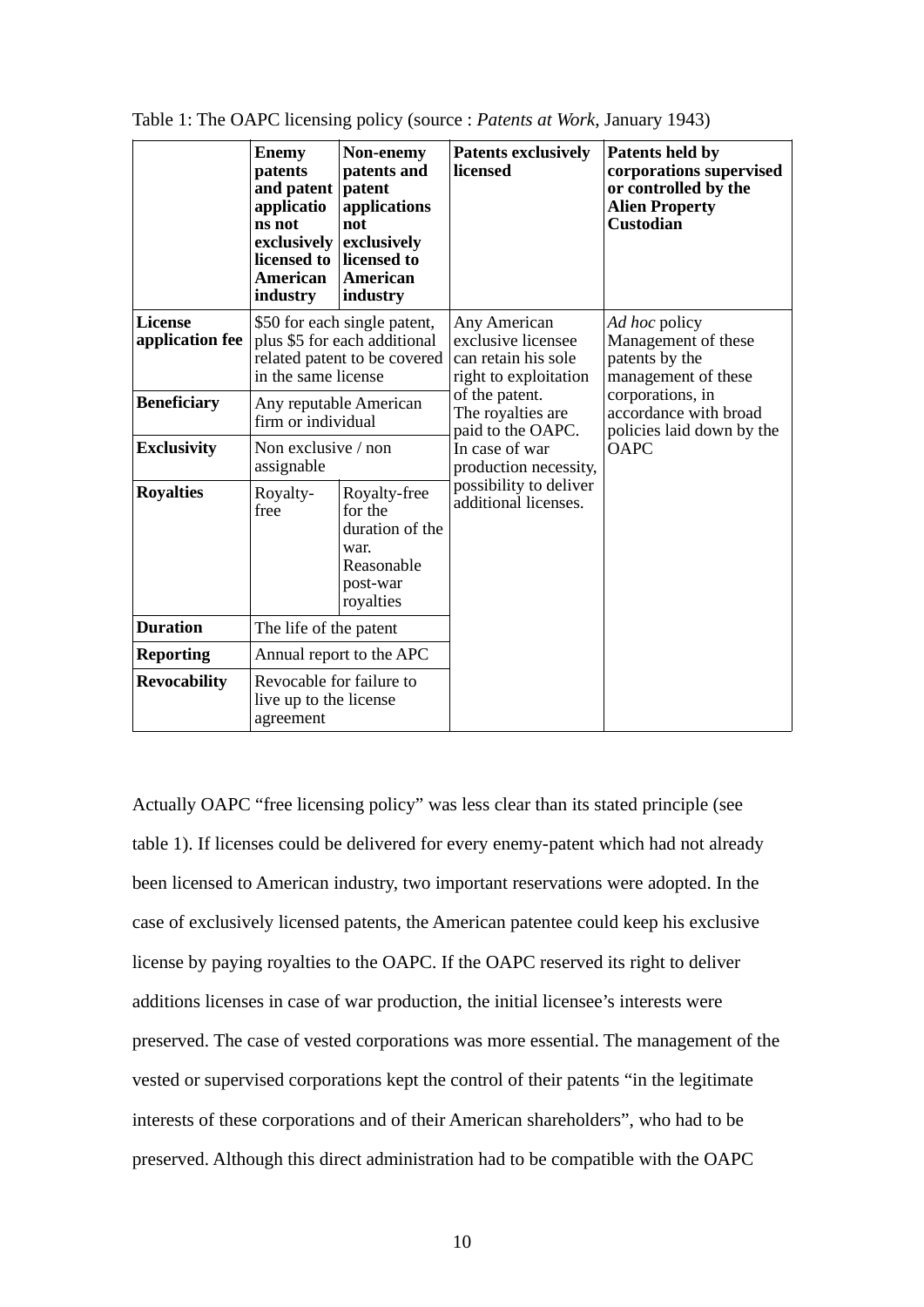policy, these corporations had flexible leeway for adopting their own licensing policy. Actually the patent policy of the OAPC was an asymmetrical one.

#### *Building an Organization*

Such a control of "enemy patents" required a strong organization and several OAPC entities were in charge of this patent policy. Legal issues about patenting in the war context were studied by two sections of the Office of the General Counsel: the Legislative Section – which became the Legislative and Patent Problems Section from July 1, 1944 – and the Corporate Owned Patent Section. The General Counsel was first A. Matt Werner and then Raoul Berger, who had been Special Assistant to US Attorney General and member of the OAPC from 1942.

Two other operative entities were responsible for the control itself. Within the Division of Investigation and Research, which was managed by the economist Homer Jones, almost 200 members conducted inquiries about property subject to the authority of the OAPC. The Patent Section was one of its three investigative sections and controlled activities related to patents but also to copyright and trademarks. Moreover, the Research section of the Division of Investigation and Research played an important role by providing advice and analysis of policies questions to the APC and by representing him on different committees, especially concerning the patent policy of the OAPC.

The administration of vested patents was addressed by the Division of Patent Administration, which, with more than 100 employees, one of the largest OAPC divisions. A large part of the almost 800 employees of the OAPC worked on the patent policy, which was an essential issue for the office.

11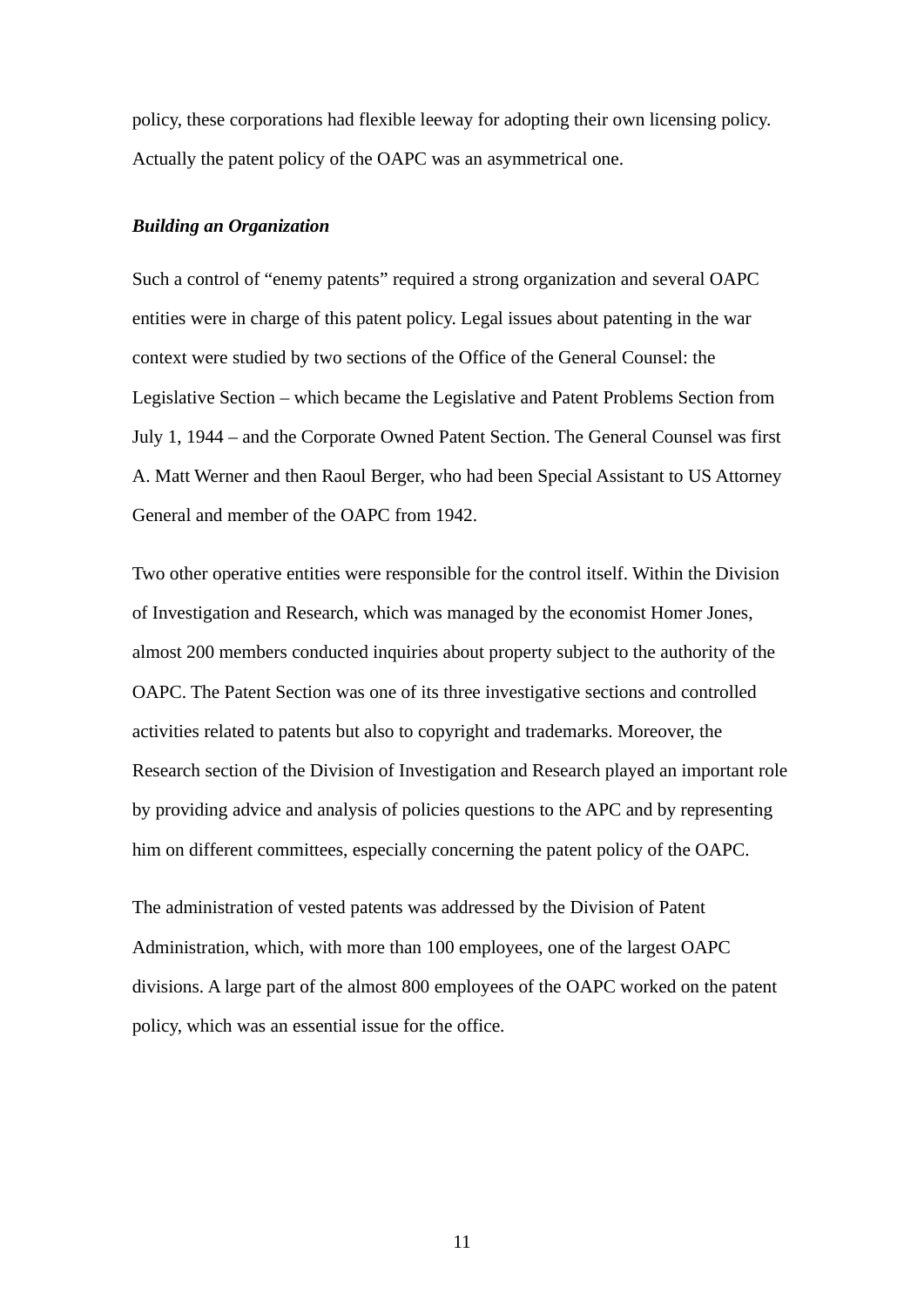#### *Ambivalent Outcomes*

#### **Torn Control : The contradictions of APC patent policy**

The heterogeneity and ambiguity of the control by the OAPC was particularly obvious for enemy patents held by the vested companies. In this respect, GAF was an emblematic case. In the 1930s, American IG Chemical, the US subsidiary of a Swiss affiliate of IG Farben, controlled several US firms, which were the depository of its own patents. At the beginning of WWII in Europe, American IG Chemical changed its name to that of General Aniline and Film (GAF) corporation. A few months later, in the spring of 1940, IG Farben sold nearly 800 of his patents to the GAF in order to avoid possible seizure by the American authorities. GAF controlled also other IG Farben's patents through its control on other subsidiaries (O'Reilly 2006).

#### *Who controls GAF patents?*

After the US entered the war, the Secretary of the Treasury, by virtue of powers temporarily delegated by the President of the United States, had seized the GAF (16 February 1942) and set up a new Executive Board. GAF's portfolio represented more than 3900 patents and was considered more important than the other 40,000 patents under the OAPC's control<sup>[16](#page-12-0)</sup>. Thus, the new direction quickly addressed the issue of patents and established its own policy on the subject:

"1. All patent holdings will be available for licensing for war requirements upon request of the proper Government authority. 2. Patent rights in these fields in which General Aniline and Film corporation is not actually engaged will be offered to American industry for licensing on reasonable terms and royalty so that most effective use may be made of the inventions covered thereby and in the many and varied phases of war production. 3. Patent rights in these fields in which General Aniline and Film Corporation is actually engaged will also be granted by it for the duration of the war on reasonable terms and royalties to responsible and capable licensees. The income which the Corporation derives from such licenses will be used, during the war period for further research directed toward the successful prosecution of the war."<sup>[17](#page-12-1)</sup>

<span id="page-12-0"></span><sup>16</sup> Hoover Institution, Fritz Machlup papers, Box 277, folder 3, "Government-Wide Activities concerning Captive Patents of Vested Corporations – especially GAF" [thereafter "Government-Wide Activities"], excerpt of Homer Jones memorandum, February 5, 1944, p. 56.

<span id="page-12-1"></span><sup>17</sup> "Government-Wide Activities", excerpt of GAF's report, May 5, 1942, p. 32.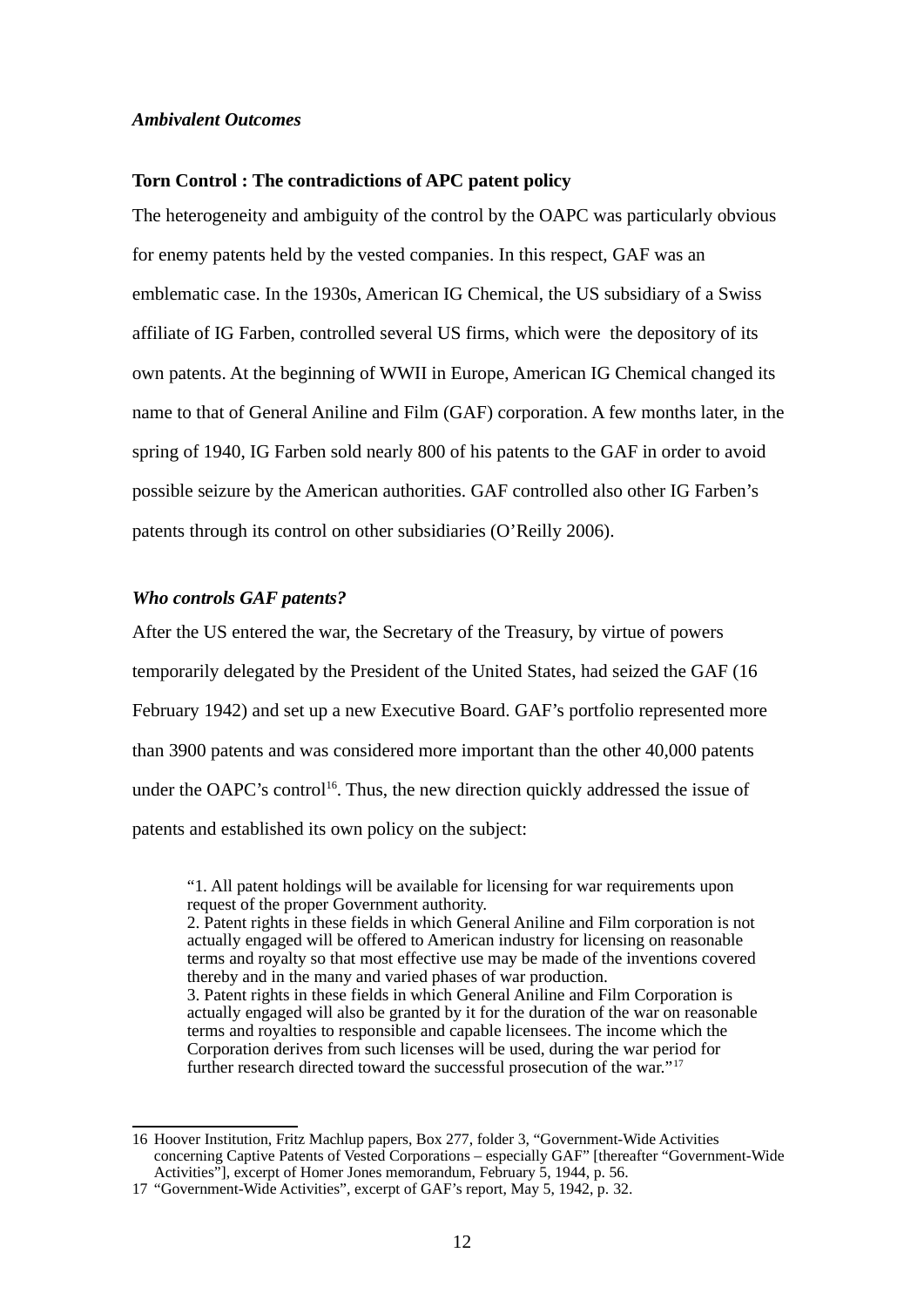Appointed APC in the meantime, Leo T. Crowley opposed this policy being endorsed and published. For him, the management of the GAF had to comply with APC's general principles ,which aimed to make these patents easily available to the American industry. In November 1942, Crowley asserted to President Roosevelt himself that GAF had to respect the government's intentions. GAF, for its part, argued that a general availability of patents would put the company at the mercy of its rivals in a very competitive context. These negotiations, as we have seen, resulted in the compromise expressed in the brochure *Patents at Work*.

However, other administrations put pressure on GAF leadership. In June 1943, the Department of Justice suggested adopting compulsory licensing of GAF patents<sup>[18](#page-13-0)</sup>. The GAF management then expressed its strong opposition and continued to pursue its own policy. However, these latter did not really comply with APC purpose since in September 1943 GAF had granted only one license. Another front was opened against the GAF patent policy regarding the contracts which had been concluded with IG Farben in 1940 in order to sell its patents. In December 1943, the Interdepartmental Committee on Private Monopolies and Cartels adopted a program to seize patents subject to such illegal contracts. This program did not target only GAF but also the head of the APC, who was increasingly sensitive to GAF arguments. This change in attitude was reinforced when Crowley left and was replaced by his deputy James E. Markham on march 27, [19](#page-13-1)44.<sup>19</sup>

The tension between the APC and other agencies grew with the creation of the Executive Committee of Economic Foreign Policy in April 1944. One year before, a Committee on Post-War Economic Foreign Policy had been created and its Steering Committee had set up a Special Committee on Private Monopolies and Cartels. The increasingly influence of the Committee on Post-War Economic Foreign Policy led to a reform in April 1944 and the Committee was transformed into the ECEFP, which took

<span id="page-13-0"></span><sup>18</sup> Hoover Institution, Fritz Machlup papers, Box 277, folder 4, "Chronology of Developments concerning Captive Patents of GAF", [May 1946], p. 1.

<span id="page-13-1"></span><sup>19</sup> James E. Markham became APC on March 27, 1944. He was a former counsel of FDIC.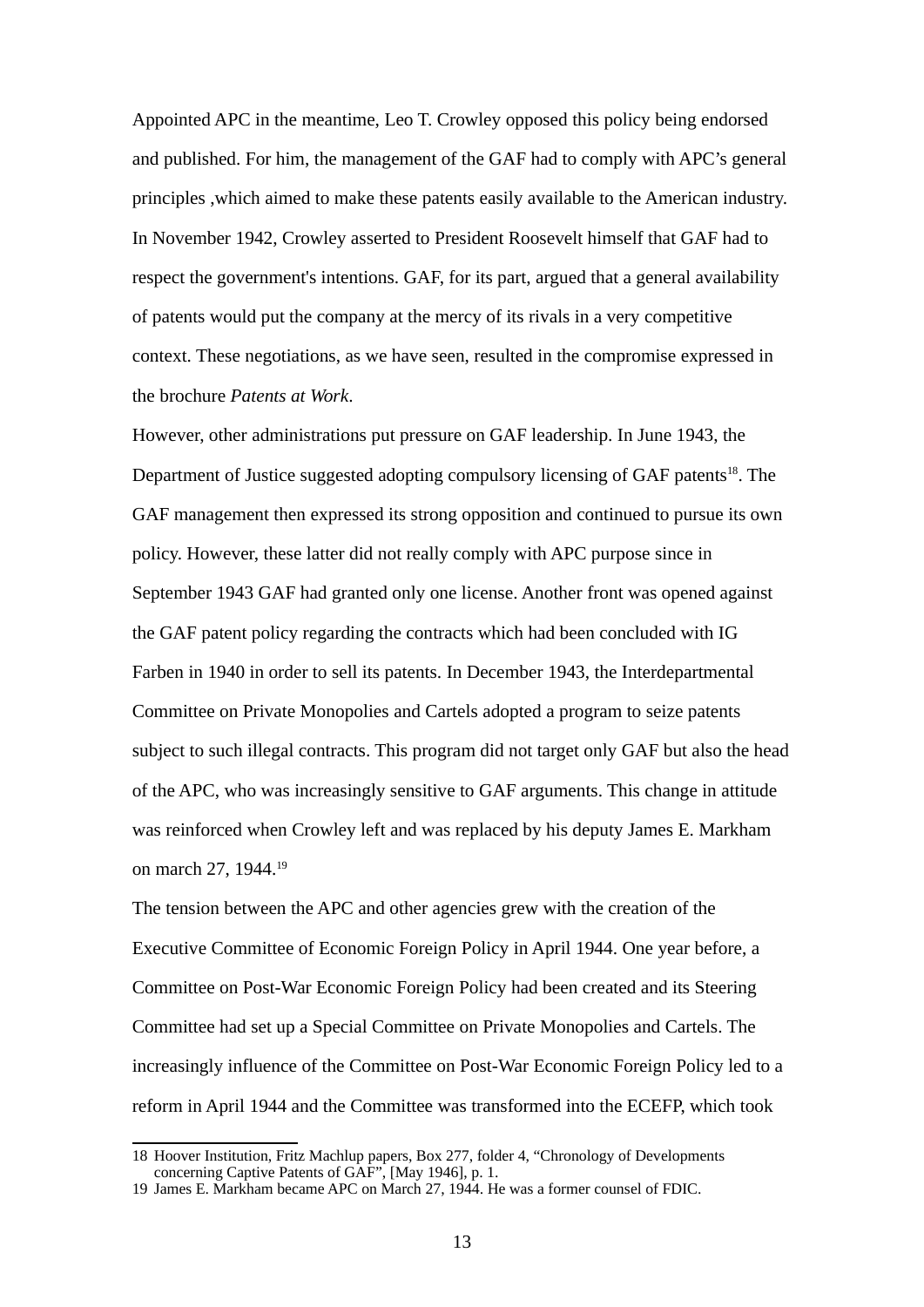over the work of the Committee on Private Monopolies and Cartel (Cartel Committee). One of its goals was to struggle against German participation in international cartels and combinations.

This Cartel Committee quickly took up the question of illegal contracts and, more generally, of patents. In the autumn of 1944 he started to examine the APC policy and in April 1945 sent a memorandum to the ECEFP on the generalization of non-exclusive licenses as one means of ending the cartels dominated by the Germans<sup>[20](#page-14-0)</sup>. This memorandum constituted a real challenge to the APC policy about "captive patents" – ie the patents controlled by vested companies – and GAF ones. Throughout 1945, Markham tried to convince the ECEFP to renounce to its policy of general licensing.

But, in fact, Truman's arrival in the presidency changed the situation. As the former chairman of the Special Committee to Investigate the National Defense Program (so called "Truman Committee"), Truman had been sensitized to the issue of patent abuse. In June 1942, he had already denounced the behavior of Standard Oil of New Jersey, which had helped IG Farben to protect its patents (Wilkins 2004, 533). When Truman came to the White House, he quickly initiated a reform of the patent law and invited the Secretary of Commerce to carry out an investigation in this direction.<sup>[21](#page-14-1)</sup> Challenging OAPC's policy on captive patents resulted not only from the ECEFP objective to dismantle German cartels but, more generally, from the desire to combat patent abuses by the big firms.

This change in the balance of power explains why Markham failed to convince Truman to end the ECEFP approach. On February 7, 1946, Truman decided in favor of the ECEFP, which had been also supported by the Secretary of State. Finally, the ECEFP policy drew a distinction between the firms wholly-owned and those only partiallyowned by the APC. On the one had, all patents had to vested and licensed for an

<span id="page-14-0"></span><sup>20</sup> "Government -Wide", p. 134.

<span id="page-14-1"></span><sup>21</sup> Harry S. Truman: "Letter to Secretary Wallace Requesting a Study of the Patent Laws.," April 26, 1945. Online by Gerhard Peters and John T. Woolley, *The American Presidency Project*. http://www.presidency.ucsb.edu/ws/?pid=12372.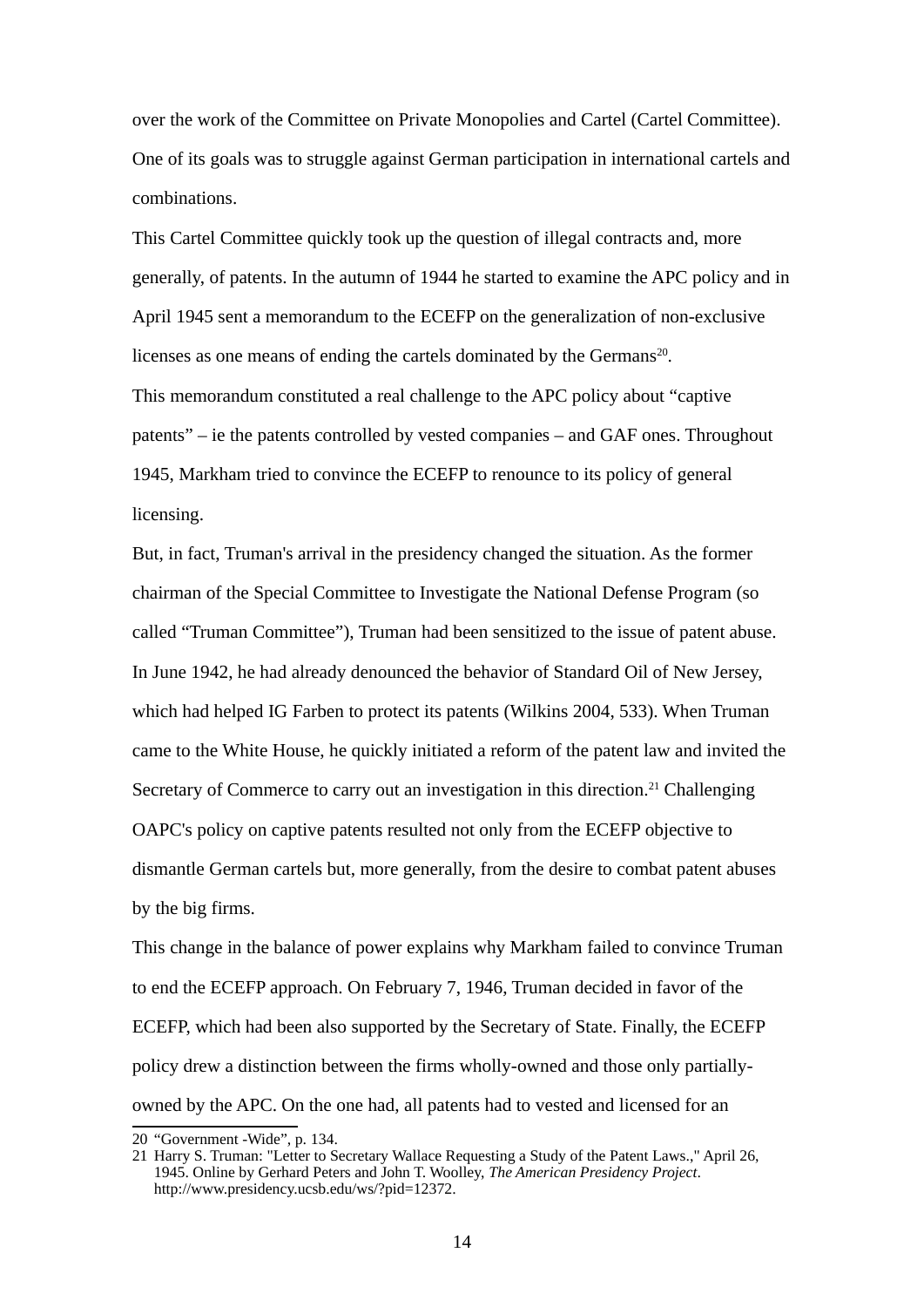nonexclusive royalty-free basis; moreover any exclusive license had to be removed in order to make possible their most widespread use. On the other hand, all patents acquired by vested firms through cloaking transactions, such as the IG Farben ones in 1940, had also to be licensed on a nonexclusive royalty-free basis. Vested companies had also to be used in order to make unvested interests follow the nonexclusive royalty-free patent policy<sup>[22](#page-15-0)</sup>. Such a policy, which had been the result of a conflicting process, was a step toward the adoption of London Patent Accord in July 1946, which aimed "either  $1^{\circ}$ ) to put at the disposal of the public or to throw into public domain all existing patents which belonged to Germans and were in their possession or under their control according to their legislation or 2°) to grant royaty-free licenses to nationals" (Ladas 1975, 1836).

#### *From division to treason ? Opening APC blackbox*

The tensions within the US administration over the control of German patents resulted from antagonist positions regarding anti-trust measures, from divergent analysis of the situation depending on actor's disciplines – the opposition economists *vs* lawyers looked important – and maybe from obscure political reasons, which remain to be highlighted. However, they not only opposed the institutions to each other, but they opposed people within these latter, especially within the OAP. In the fall 1943, when the Cartel Committee began considering the introduction of an anti-cartel program, Homer Jones, assisted by Victor Abramson, Aaron Director and Fritz Machlup, prepared a memorandum describing how the OAPC could contribute to such a plan<sup>[23](#page-15-1)</sup>. This initiative showed that some OAPC members defended an anti-monopoly line. Soon after, in July 1943, "a clear split on the vesting issue began to appear among the Custodian's aids"<sup>[24](#page-15-2)</sup>.

<span id="page-15-0"></span><sup>22</sup> "Terminal Report [of the] Office of Alien Property Custodian", October 1946.

<span id="page-15-1"></span><sup>23</sup> "Government-wide", p. 110.

<span id="page-15-2"></span><sup>24</sup> "Government-wide", p. 54.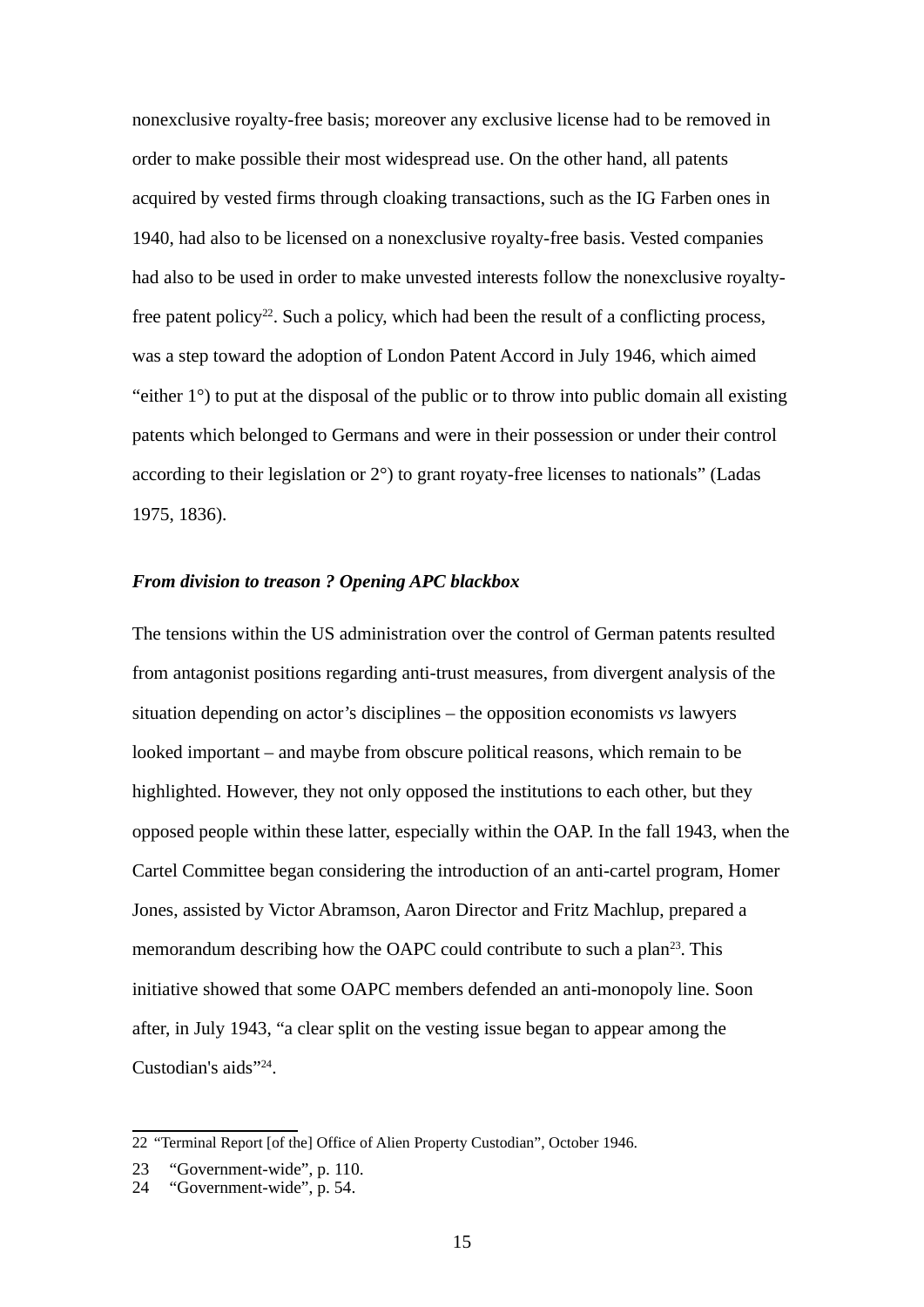Actually Jones, Abramson, Director and then Machlup were linked by strong personal and/or intellectual affinities. In the 1930s, Jones had taught at Rutgers University – where he was Milton Friedman's mentor – before working for the Federal Deposit Insurance Corporation in Washington DC. As one of Frank Knight's former students, Jones had been involved in the famous economic debate on capital theory, which opposed Knight to Friedrich Hayek and some other Austrian economists in the mid-1930s (Caldwell 2004; Emmett 2009). Victor Abramson was also an economist. He had been a research fellow at the Brookings Institution and then member of its staff until 1940. From 1941, he became economic adviser at the Office of Price Administration and then at the OAPC (Abramson 1948). Aaron Director was also an economist who had taught at the University of Chicago from 1930 to 1934. Being in England in 1937, he had befriended Hayek (Emmett 2010, 265). These intellectual and personal connections were completed by familial ones since Director's sister married Milton Friedman in 1938.

Last but not least, the last comer in this team played an important role. Born in 1902 in Austria, Fritz Machlup was trained as an economist at the University of Vienna, where he obtained his PhD in economics in 1923 under Ludwig von Mises' supervision. There he participated to his supervisor's seminar with Friedrich Hayek, who became his friend. In 1933, he obtained a Rockefeller fellowship and came in the US before being appointed by the University of Buffalo in  $1935<sup>25</sup>$  $1935<sup>25</sup>$  $1935<sup>25</sup>$  In the early 1940s, Machlup was more and more interested in the problems of monopoly and had the project of studying patents. This is precisely because of this interest that Jones suggested him to join the OAPC :

" It occurred to me that because of your work on patent problems and knowledge of European economic organization you might be especially interested in that part of our work related to the renegotiation of patent contracts, the restoration a maintenance of competition in industries in which there are important vested

<span id="page-16-0"></span><sup>25</sup> Hoover Institution, Fritz Machlup papers, Box 3, folder 2, application for federal employment.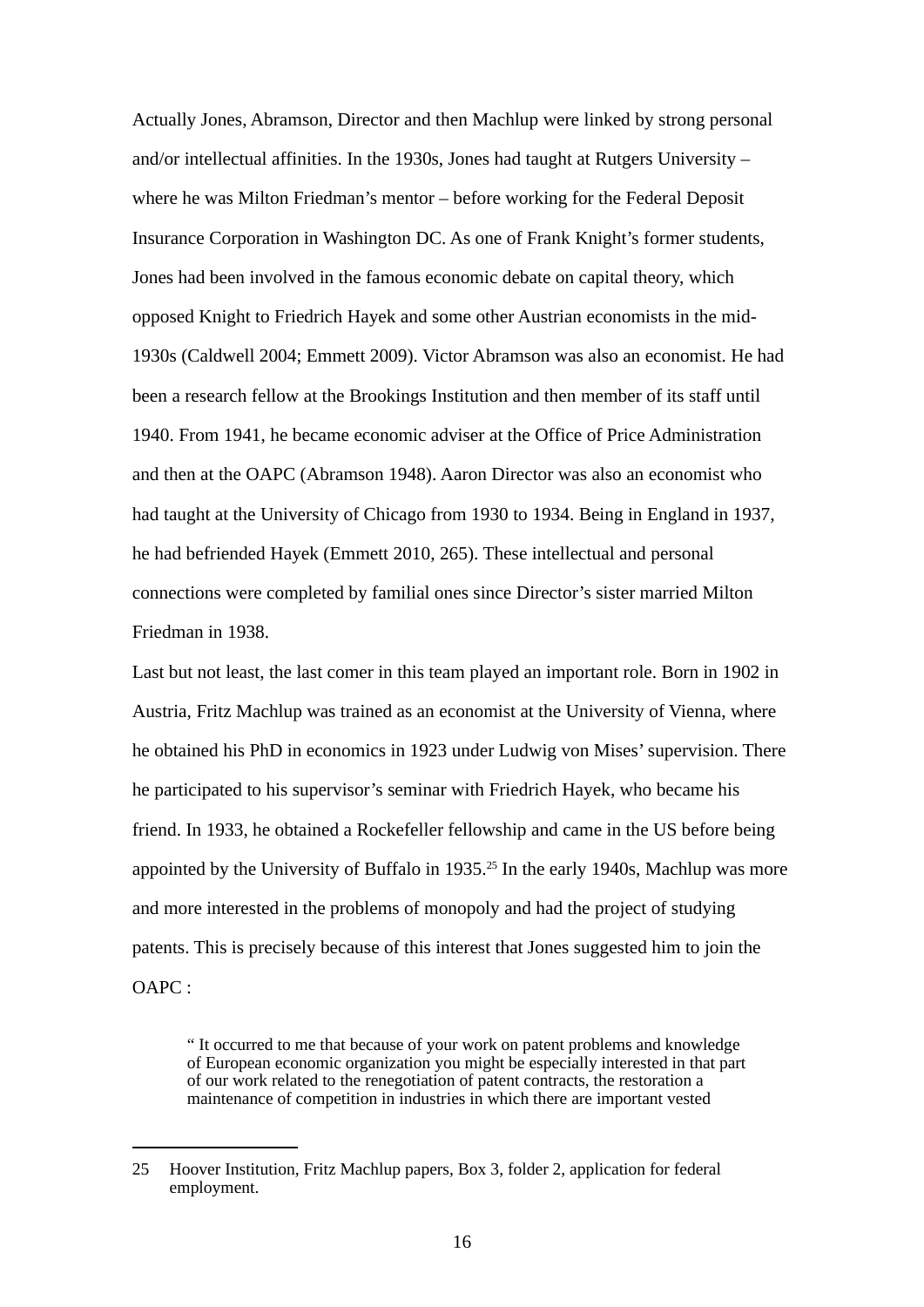properties, and post-war requirements for the restoration of international trade and investment."[26](#page-17-0)

Machlup was hired by the Office as a consultant in July 1943 and as the chief of the Research section from September 1943. In late 1944, Homer Jones went back to the FDIC as its Chief of the Division of Research and Statistics and became also director of the Clearing Office for Foreign Transaction and Reports of the Foreign Economic Administration, which Leo Crowley took the head in September 1943<sup>[27](#page-17-1)</sup>. Under that circumstance, Machlup became Acting Chief of the Division of Investigation and Research from December 1944 to February 1945, when the Research Section was transformed into a specific division entrusted to him. In late September 1946, just before the termination of the OAPC, Machlup resigned from his function.<sup>[28](#page-17-2)</sup> The divergence of opinion between economists and the head of the OAPC degenerated into tensions in the second half of 1945. At this moment, the Cartel Committee strengthened its position in favor of extended licensing of captive patents and of challenging illegal contracts. In September 1945, Abramson, who was the principal economist of the patent contract section, considered that "there [were] no serious legal impediments to initiate a program of cancellation or renegotiation of the vigorous illegal patent contract".[29](#page-17-3) The lack of real initiative in this matter was regarded as genuine sabotage by certain members of the Office $30$ . By the autumn 1945, the tension had increased considerably, while the ECEFP had been asked by the Cartel Committee to reexamine its positions. Raoul Berger, General Counsel of the Office, did his utmost to impose his own presence on the Cartel Committee and to weaken that of Machlup, whose position was seen as contradictory to his own.

<span id="page-17-0"></span><sup>26</sup> Hoover Institution, Fritz Machlup papers, box 3, folder 2, letter from Homer Jones to Fritz Machlup, March 25, 1943.

<span id="page-17-1"></span><sup>27</sup> Hoover Institution, Fritz Machlup Papers, box 3, folder 2, memorandum from Homer Jones to the staff, November 30, 1944.

<span id="page-17-2"></span><sup>28</sup> Hoover Institution, Fritz Machlup Papers, box 3, folder 2.

<span id="page-17-3"></span><sup>29</sup> Memorandum from Victor Abramson to Howland H. Sargeant, "Report of the Subcommittee on APC treatment of Patent and Technology", September 11, 1945, quoted in « Government-Wide », p. 168.

<span id="page-17-4"></span><sup>30</sup> "Government-wide", p. 89.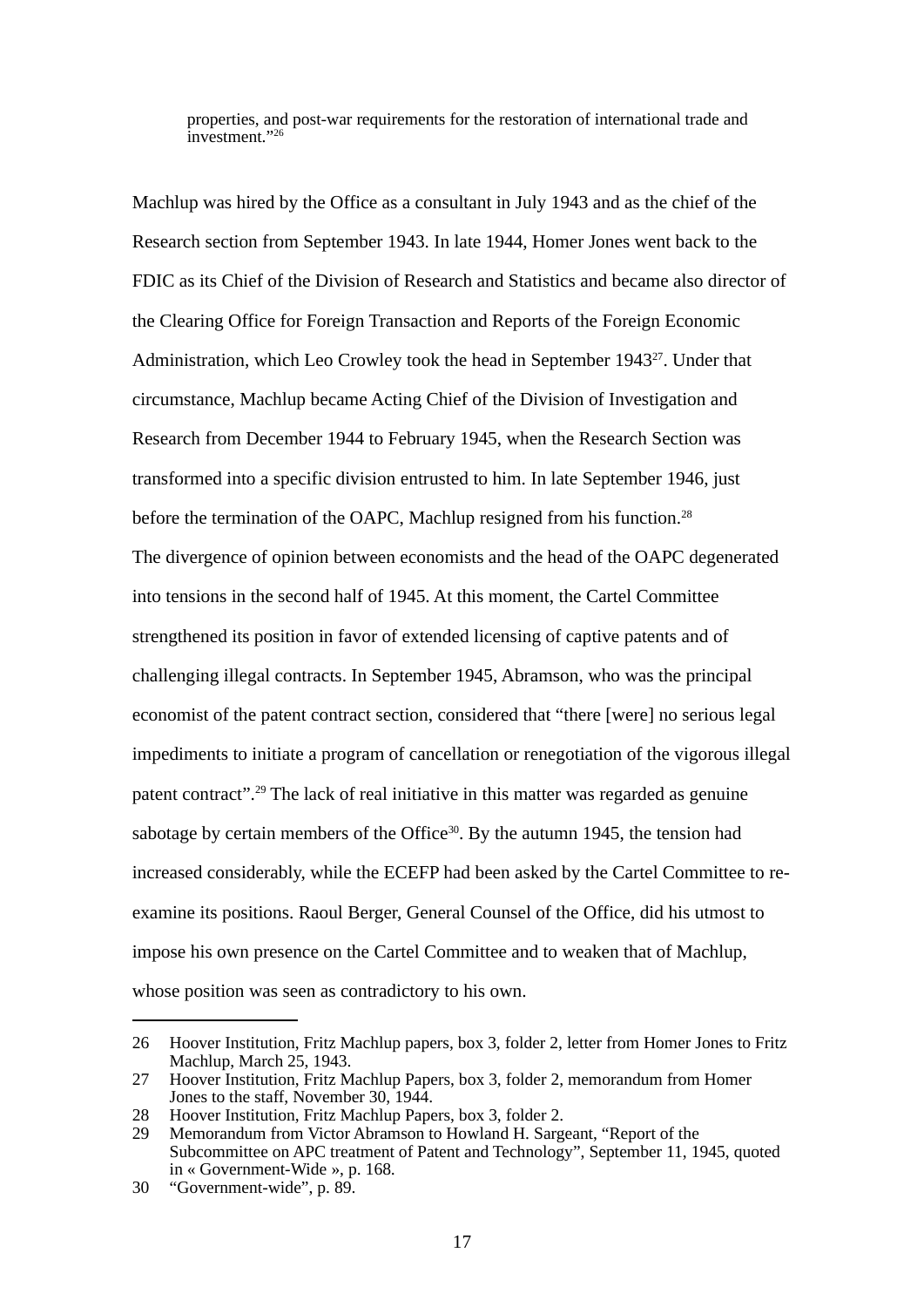This led to a violent conflict, which carries important lessons (appendix 1). First of all, the OAPC economists had in fact invested the Cartel Committee to circumvent the internal resistance against a policy of opening captive patents. Second, there was a strong antagonism between the economic approach in favor of the abolition of monopolies and a much more conciliatory legal approach. Third, Markham's role appeared more and more ambiguous. After Truman's decision in favor of an open policy, Markham adopted what appeared as an obstructive attitude.

All the documentation reveals the lack of understanding and even the suspicions inspired by the wait-and-see attitude of the OAPC. In June 1946 Machlup sent a memorandum to himself expressing his reservations about Markham's proximity to IG Chemie's lawyer John J. Wilson. Anxious to prevent IG Chemie from suing the US government under Section 9 of the Trading with the Enemy Act, Markham wishes to pledge to the management of IG Chemie his proper management of the GAF. In May 1946, he planned to communicate to Wilson internal documents of the Office. On this occasion, Machlup told him of his fierce opposition by saying in substance: "Jim, I believe that you are engaging in trading with the enemy. Do not forget that we have always considered I.G. Chemie a cloak of the German I.G. Farben-industry. If you do not know what to do with the enemy."[31](#page-18-0) Although such reservations did not prevent president Truman from praising Markham's integrity when the OAPC was reinstated in the Ministry of Justice in October 1946, this episode illustrates how the entity in charge of the control of the German patents was far from being a monolithic organization.<sup>[32](#page-18-1)</sup>

#### **Conclusion**

Much work remains to be done to understand the issues related to the control of industrial property implemented by the PCA during WWII. This work is all the more

<span id="page-18-0"></span><sup>31</sup> Box 277, folder 4, memorandum from Fritz Machlup to himself, June 24, 1946.

<span id="page-18-1"></span><sup>32</sup> Harry S. Truman: "Letter to James E. Markham Upon the Conclusion of His Duties as Alien Property Custodian.," October 14, 1946. Online by Gerhard Peters and John T. Woolley, *The American Presidency Project*. http://www.presidency.ucsb.edu/ws/? pid=12525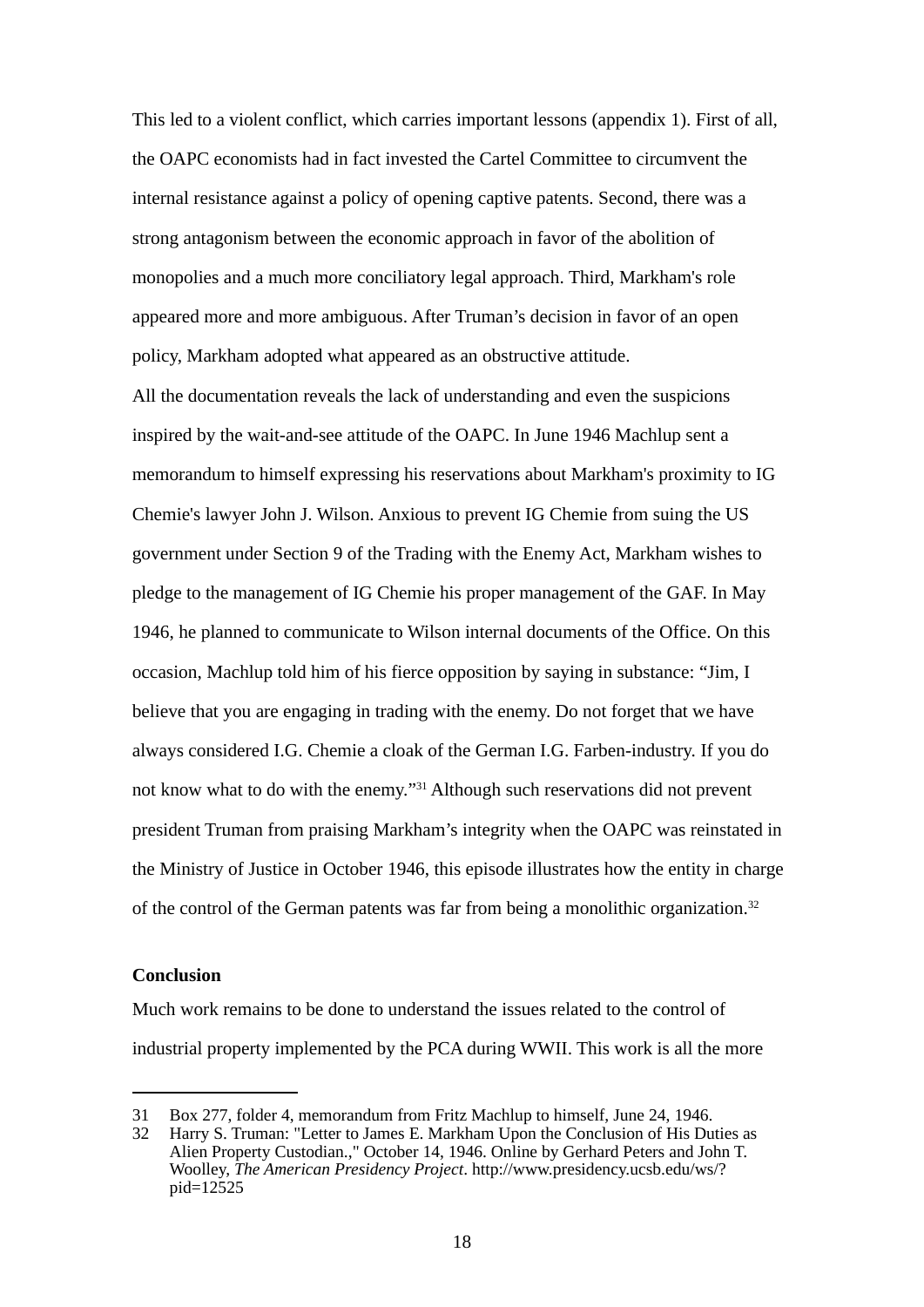necessary because these issues are linked to even greater stakes such as the relations maintained by certain American companies with Germany during the conflict, for example, or as the evolution of economic relations between Switzerland And the United States after the war. Despite these limitations, it is possible to draw some provisory conclusions about the control of German patents.

The first conclusion is methodological. It is necessary to open the black box of this control not only to understand all the issues at stakes but also to be able to analyze the chaotic process of its implementation. In other words, this involves opening archival boxes, crossing the various available printed sources and putting the actors in context. In short, to make history.

Such an approach makes it possible to understand that the control of German patents during WWII was thought of in relation to what had happened during the First World War and the scandals that followed. Moreover, the war was for some actors the means of pursuing their own political objectives by other means. So is anti-trust policy, for example. In fact, the control of German intellectual property was also a means of achieving control - and reform - of US intellectual property. Legislative initiatives subsequently confirmed this conclusion.

Finally, a detailed analysis of this policy prompts us to question the weight of this experiment on economists with a liberal tendency towards their conception of intellectual property. This will be the subject of another project.

19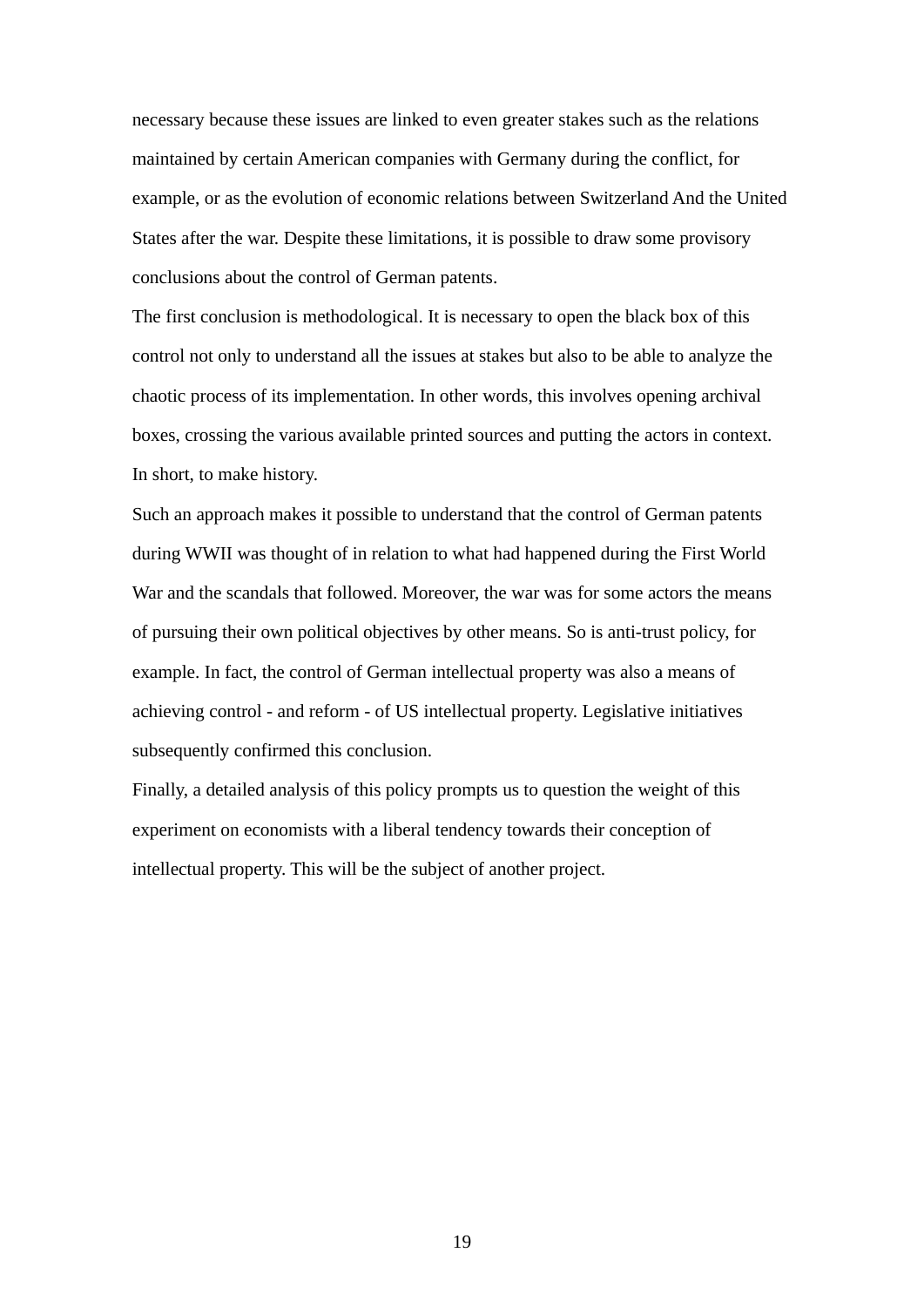#### **Appendix 1**

"It became quickly apparent that Mr. Berger and Mr. Shaulin had attempted to scheme against my work in the Committee. This became quite clear to me when Mr. Markham told me once that it was Mr. Berger's feeling that I should take him, Berger, along to the Cartel Committee meetings. Mr. Sargeant joined me as in a discussion with Mr. Markham, in which I made it clear that Mr. Berger would probably antagonize the whole Committee and create hostile sentiment against the APC. When Markham suggested that I could take M. Julius Cohen, then a lawyer in General Counsel's office, to the meetings, I pointed out that the whole Committee discussions had absolutely no legal contents or implications, that I was serving on the Committee as an economist and because of my expert knowledge of the problems of cartels and monopolies and that lawyers had no business in the formulation of purely economic policies. Mr. Markham accepted these explanations.

It didn't take long until Mr. Berger called me up on the telephone and told me that it was the Custodian's wish (sic) that he accompany me to the Cartel Committee meetings. I answered that this wasill-tempered and said that if I didn't believe him he would see to it that the Custodian would give it ti me in wrinting that Berger should accompany me to the meetings. (Of course such a thing never happened.) He went on to say that he felt it was a very anormal situation, that the APC should be represented in the State Department by aperson who had views from the Custodian on important matters of policy. My reply to this was, in substance 'I am astonished to learn that the Custodian had a policy on cpative patents. I had been led to believe during the past years that it was nothing but legal obstacles which prevented the Custodian from applying to captive patents the policy which wasadopted for loose patents. Over and over again I had been assured by Berger and Markham that the legal rights of minorities and other legal maters were the only explanation for our failure to open up the captive patents.' This gave Mr. Berger a short pause, but he recovered and answered, in substance: 'I, too, believed for a long time that merely legal reasons were behind our inaction concerning captive patents. During the past few weeks, however, I have become convinced that Mr. Markham did have a policy and that it was his policy to leave the patent position of GAF position intact or even to strengthen it." I said that his was new to me but that nevertheless I saw no reason to have economic expert accompanied by the legal expert'"[33](#page-20-0)

<span id="page-20-0"></span><sup>33</sup> Interview with Fritz Machlup, March 14, 1946 quoted in "Government-wide", p. 194-195.